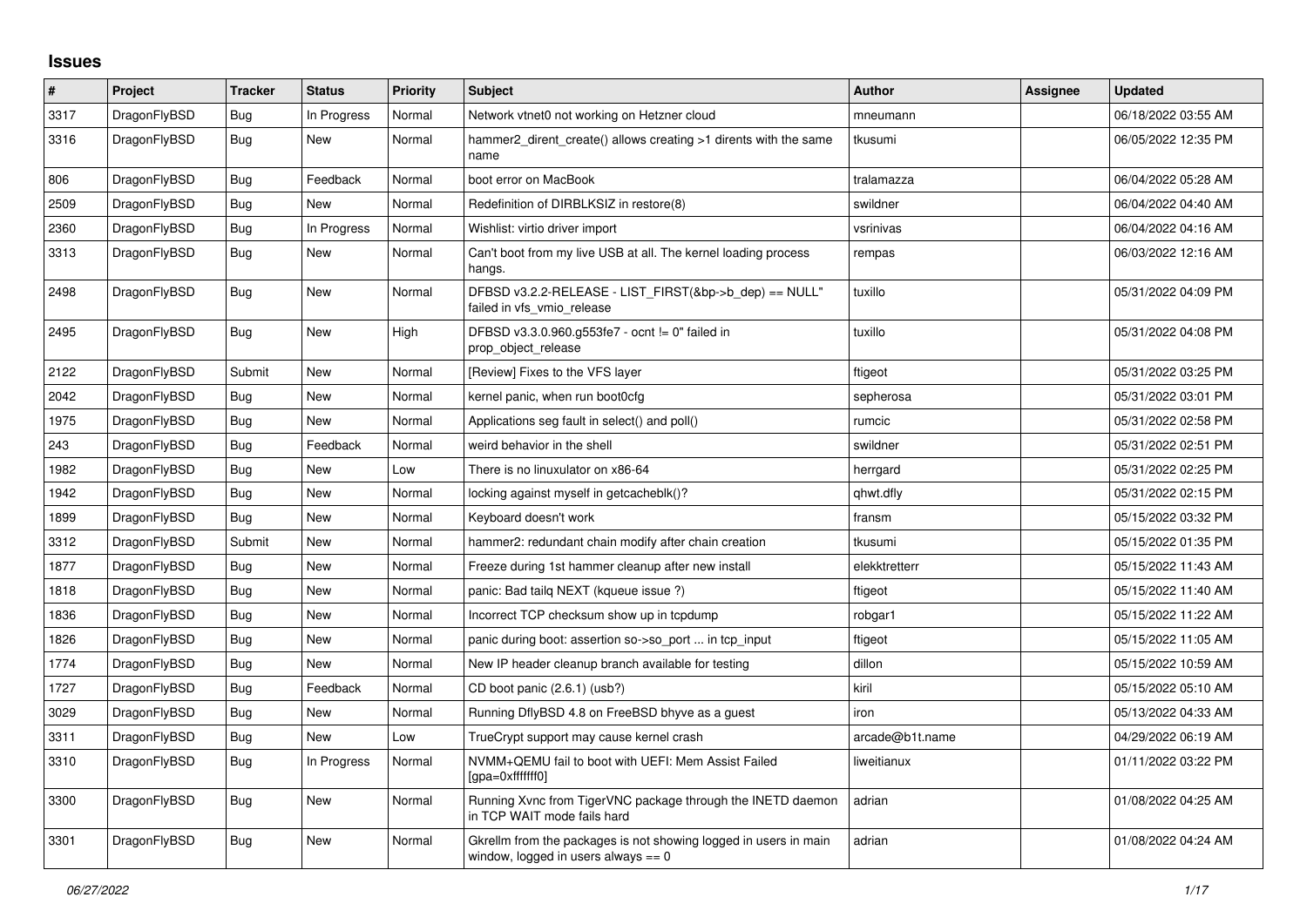| $\vert$ # | Project      | <b>Tracker</b> | <b>Status</b> | <b>Priority</b> | <b>Subject</b>                                                                             | <b>Author</b>    | Assignee | Updated             |
|-----------|--------------|----------------|---------------|-----------------|--------------------------------------------------------------------------------------------|------------------|----------|---------------------|
| 1947      | DragonFlyBSD | <b>Bug</b>     | New           | Low             | GA-880GM-UD2H (rev. 1.3) AHCI fails to detect disks at the end of<br>the RAID controller   | eocallaghan      |          | 11/27/2021 08:46 AM |
| 1559      | DragonFlyBSD | Bug            | New           | Normal          | kernel trap                                                                                | phma             |          | 11/27/2021 08:43 AM |
| 1661      | DragonFlyBSD | <b>Bug</b>     | In Progress   | Normal          | panic on password entry mount smb filesystem                                               | vsrinivas        |          | 11/27/2021 08:29 AM |
| 1718      | DragonFlyBSD | Bug            | Feedback      | Normal          | IDE disk drive not detected by x86 64 2.6.1 Live CD                                        | bcox             |          | 11/27/2021 08:25 AM |
| 2459      | DragonFlyBSD | <b>Bug</b>     | Feedback      | Normal          | apic problems with HP Probook 4510s                                                        | thowe            |          | 11/27/2021 08:22 AM |
| 2644      | DragonFlyBSD | Bug            | Feedback      | Normal          | 3.6.0-REL trap 9 on boot                                                                   | memmerto         |          | 11/27/2021 08:08 AM |
| 2797      | DragonFlyBSD | <b>Bug</b>     | In Progress   | Low             | vkernels with & without machdep.pmap mmu optimize                                          | yellowrabbit2010 |          | 11/27/2021 08:06 AM |
| 3299      | DragonFlyBSD | <b>Bug</b>     | In Progress   | Normal          | DragonFlyBSD reports utterly wrong uptime (most of the time, right<br>after booting in)    | adrian           |          | 11/11/2021 01:43 PM |
| 3302      | DragonFlyBSD | Bug            | New           | Normal          | Will not boot on System76 Lemur Pro (lemp10)                                               | piecuch          |          | 11/03/2021 10:21 AM |
| 3298      | DragonFlyBSD | <b>Bug</b>     | <b>New</b>    | Normal          | Running "w" and having logged in via XDM through VNC, "w" prints<br>an extra error message | piecuch          |          | 10/25/2021 09:16 AM |
| 1398      | DragonFlyBSD | Submit         | In Progress   | Normal          | hdestroy(3) restricts hash key to point to malloc'ed space                                 | Anonymous        |          | 08/20/2021 04:06 PM |
| 3201      | DragonFlyBSD | Submit         | <b>New</b>    | Normal          | Fixes make search display                                                                  | htse             |          | 08/20/2021 04:02 PM |
| 3189      | DragonFlyBSD | Bug            | New           | Normal          | Allow DragonFly Mail Agent to accept an alternate config via<br>command line switch        | iang             |          | 08/16/2021 12:42 AM |
| 3278      | DragonFlyBSD | Bug            | <b>New</b>    | Normal          | Second screen image is distorted                                                           | arcade@b1t.name  |          | 07/10/2021 03:36 AM |
| 3276      | DragonFlyBSD | Submit         | New           | Normal          | Add option controlling whether gpt expand expands the last partition<br>(needs testing)    | falsifian        |          | 07/10/2021 03:35 AM |
| 3280      | DragonFlyBSD | <b>Bug</b>     | <b>New</b>    | Normal          | KMS console and i915(4) not working in 6.0                                                 | cmusser          |          | 07/10/2021 03:35 AM |
| 3282      | DragonFlyBSD | Bug            | <b>New</b>    | Normal          | unexpected errno value from fopen()                                                        | bhaible          |          | 07/10/2021 03:34 AM |
| 3283      | DragonFlyBSD | <b>Bug</b>     | <b>New</b>    | Normal          | mknodat() cannot create FIFOs                                                              | bhaible          |          | 07/10/2021 03:34 AM |
| 3284      | DragonFlyBSD | <b>Bug</b>     | <b>New</b>    | Normal          | Wrong towlower() result for U+038A                                                         | bhaible          |          | 07/10/2021 03:34 AM |
| 3281      | DragonFlyBSD | <b>Bug</b>     | <b>New</b>    | Normal          | Crash after leaving unattended for a while                                                 | bhaible          |          | 07/10/2021 03:32 AM |
| 2806      | DragonFlyBSD | Bug            | New           | Normal          | failed to configure a link-local address on ath0 (errno = 22)                              | Chingyuan        |          | 05/25/2021 01:00 AM |
| 3269      | DragonFlyBSD | Bug            | In Progress   | Normal          | Is double-buffer'd buf still required by HAMMER2?                                          | tkusumi          |          | 05/12/2021 04:09 PM |
| 2917      | DragonFlyBSD | <b>Bug</b>     | New           | Normal          | da8: reading primary partition table: error accessing offset<br>000000000000 for 512       | liweitianux      |          | 05/11/2021 08:43 PM |
| 3113      | DragonFlyBSD | <b>Bug</b>     | In Progress   | Urgent          | Booting vKernel fails due being out of swap space                                          | tcullen          |          | 05/11/2021 04:14 AM |
| 3101      | DragonFlyBSD | Bug            | New           | Low             | PFI CGI install not working in dragonflybsd 5.0.1 USB install                              | bnegre82         |          | 05/11/2021 04:14 AM |
| 2414      | DragonFlyBSD | <b>Bug</b>     | In Progress   | Normal          | Lenovo S10 acpi freeze (not new)                                                           | davshao          |          | 05/11/2021 04:13 AM |
| 2921      | DragonFlyBSD | Submit         | New           | Normal          | Allow moused to accept userland mouse events                                               | tautolog         |          | 05/11/2021 04:08 AM |
| 1192      | DragonFlyBSD | Submit         | <b>New</b>    | Normal          | KKASSERTs in sys/kern/uipc_{msg,socket}.c are too strict                                   | rumcic           |          | 05/11/2021 04:07 AM |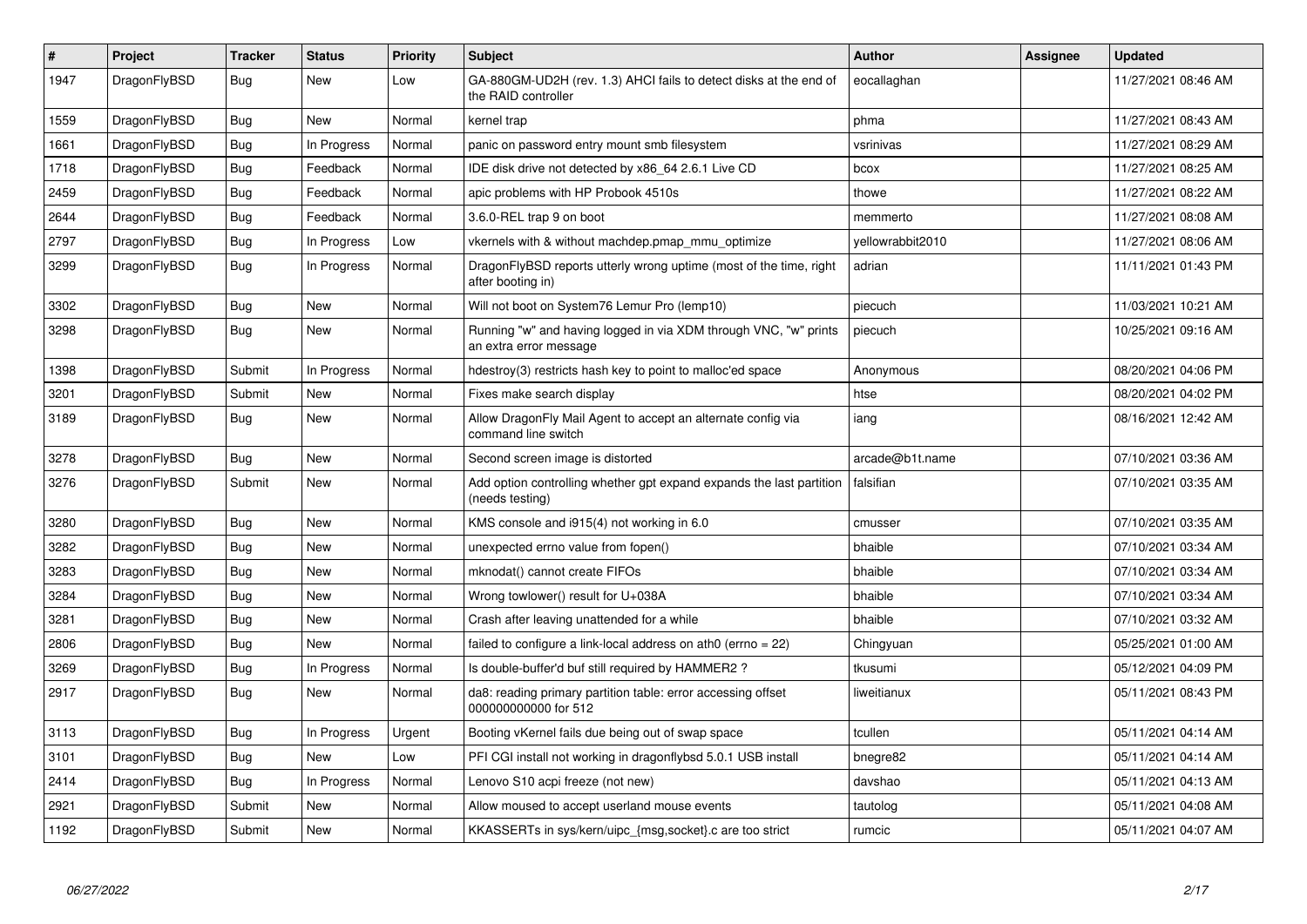| #    | Project      | <b>Tracker</b> | <b>Status</b> | <b>Priority</b> | Subject                                                                                                                                                   | <b>Author</b>  | Assignee | <b>Updated</b>      |
|------|--------------|----------------|---------------|-----------------|-----------------------------------------------------------------------------------------------------------------------------------------------------------|----------------|----------|---------------------|
| 2852 | DragonFlyBSD | Bug            | <b>New</b>    | Normal          | Hammer File System - hangs on undo during system boot / mount -<br>will not recover on DragonFlyBSD newer than 3.6.0                                      | abale          |          | 05/11/2021 04:07 AM |
| 2675 | DragonFlyBSD | Bug            | <b>New</b>    | Low             | Ultimate N WiFi Link 5300 get iwn_intr: fatal firmware error on 5GHz                                                                                      | revuwa         |          | 05/11/2021 04:07 AM |
| 2638 | DragonFlyBSD | <b>Bug</b>     | Feedback      | High            | Fix machdep.pmap_mmu_optimize                                                                                                                             | tuxillo        |          | 05/11/2021 04:07 AM |
| 2636 | DragonFlyBSD | <b>Bug</b>     | Feedback      | Low             | Add -x flag to iostat (a la solaris)                                                                                                                      | tuxillo        |          | 05/11/2021 04:07 AM |
| 2631 | DragonFlyBSD | <b>Bug</b>     | In Progress   | Low             | Verify library versioning current with full package build and switch it<br>on (after publishing packages)                                                 | tuxillo        |          | 05/11/2021 04:06 AM |
| 2013 | DragonFlyBSD | <b>Bug</b>     | In Progress   | Normal          | oversized DMA request loop                                                                                                                                | josepht        |          | 05/11/2021 04:06 AM |
| 1749 | DragonFlyBSD | <b>Bug</b>     | In Progress   | Normal          | HAMMER fsstress panic in hammer_flush_inode_core<br>'ip->flush_state != HAMMER_FST_FLUSH'                                                                 | vsrinivas      |          | 05/11/2021 04:06 AM |
| 1745 | DragonFlyBSD | <b>Bug</b>     | Feedback      | Normal          | kmalloc panic                                                                                                                                             | josepht        |          | 05/11/2021 04:05 AM |
| 1744 | DragonFlyBSD | <b>Bug</b>     | In Progress   | Normal          | HAMMER fsstress panic in hammer_setup_child_callback                                                                                                      | vsrinivas      |          | 05/11/2021 04:05 AM |
| 1717 | DragonFlyBSD | <b>Bug</b>     | Feedback      | Normal          | HAMMER panic in hammer_cursor_down()                                                                                                                      | josepht1       |          | 05/11/2021 04:05 AM |
| 1618 | DragonFlyBSD | <b>Bug</b>     | Feedback      | Normal          | collision for 'struct pmap' when using RPC and <sys user.h=""></sys>                                                                                      | carenas        |          | 05/11/2021 04:05 AM |
| 1613 | DragonFlyBSD | <b>Bug</b>     | Feedback      | Normal          | USB Keyboard not working on master                                                                                                                        | elekktretterr  |          | 05/11/2021 04:05 AM |
| 1591 | DragonFlyBSD | Bug            | Feedback      | Normal          | Lenovo X301 hangs with AHCI Driver CMD TIMEOUT<br>STS=d0 <bsy></bsy>                                                                                      | eocallaghan    |          | 05/11/2021 04:05 AM |
| 1577 | DragonFlyBSD | <b>Bug</b>     | Feedback      | Normal          | panic: assertion: leaf->base.obj_id == ip->obj_id in<br>hammer_ip_delete_range                                                                            | qhwt+dfly      |          | 05/11/2021 04:01 AM |
| 1486 | DragonFlyBSD | <b>Bug</b>     | Feedback      | Normal          | Interrupt storm related to SATA DVD device                                                                                                                | hasso          |          | 05/11/2021 04:01 AM |
| 1481 | DragonFlyBSD | Bug            | Feedback      | Normal          | panic: assertion: kva_p(buf) in soopt_from_kbuf (after ipfw pipe<br>show, 2.2.1-R)                                                                        | combiner       |          | 05/11/2021 04:01 AM |
| 1454 | DragonFlyBSD | Bug            | Feedback      | Normal          | Unable to boot from external USB DVD drive                                                                                                                | elekktretterr  |          | 05/11/2021 04:01 AM |
| 1448 | DragonFlyBSD | Bug            | Feedback      | Normal          | panic: assertion: _tp->tt_msg->tt_cpuid == mycpuid in<br>tcp_callout_active tcp_output tcp_usr_send netmsg_pru_send<br>netmsg_service tcpmsg_service_loop | dillon         |          | 05/11/2021 04:00 AM |
| 1429 | DragonFlyBSD | Bug            | Feedback      | Normal          | vkernel bug - "mfree: m->m_nextpkt != NULL"                                                                                                               | dillon         |          | 05/11/2021 04:00 AM |
| 1387 | DragonFlyBSD | <b>Bug</b>     | Feedback      | Normal          | zero-size malloc and ps: kvm_getprocs: Bad address                                                                                                        | qhwt+dfly      |          | 05/11/2021 04:00 AM |
| 1336 | DragonFlyBSD | Bug            | In Progress   | Normal          | Still looking for reports of missed directory entries w/ HAMMER                                                                                           | dillon         |          | 05/11/2021 04:00 AM |
| 1332 | DragonFlyBSD | Bug            | Feedback      | Normal          | DFBSD 2.2 - Booting usbcdrom/usbsticks on thinkpad hangs on<br>"BTX Halted"                                                                               | tuxillo        |          | 05/11/2021 04:00 AM |
| 1313 | DragonFlyBSD | <b>Bug</b>     | New           | Low             | Signal code in kernel needs major overhaul (signal queues,<br>si code, si addr)                                                                           | hasso          |          | 05/11/2021 04:00 AM |
| 1282 | DragonFlyBSD | <b>Bug</b>     | Feedback      | Normal          | panic (trap 12) when booting SMP kernel on Atom 330 (dual core)                                                                                           | tomaz.borstnar |          | 05/11/2021 04:00 AM |
| 1218 | DragonFlyBSD | <b>Bug</b>     | In Progress   | Normal          | panic: assertion: $error == 0$ in hammer start transaction                                                                                                | rumcic         |          | 05/11/2021 04:00 AM |
| 1181 | DragonFlyBSD | <b>Bug</b>     | In Progress   | Normal          | ACX111 panic                                                                                                                                              | elekktretterr  |          | 05/11/2021 04:00 AM |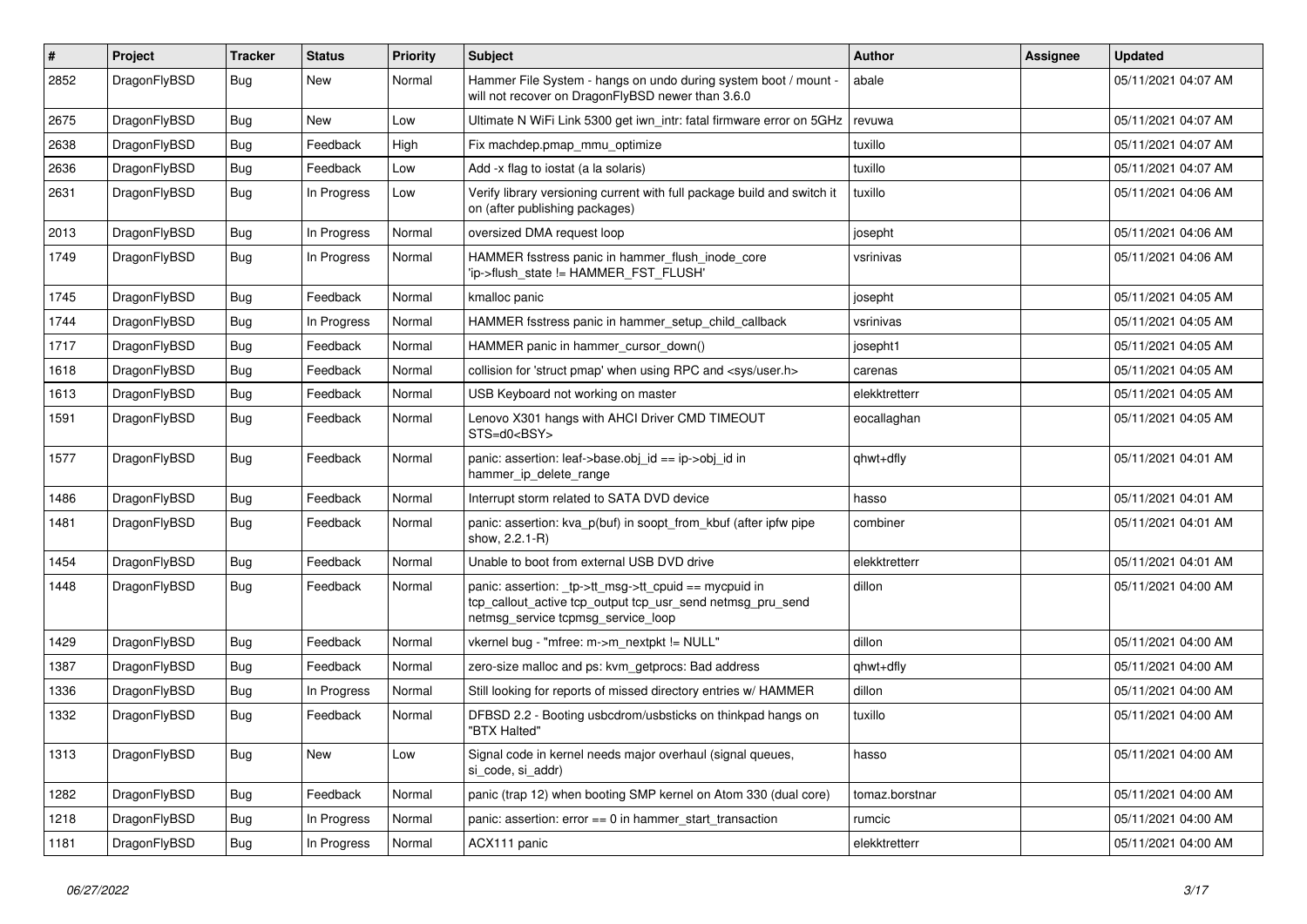| $\sharp$ | Project      | <b>Tracker</b> | <b>Status</b> | <b>Priority</b> | Subject                                                                                 | <b>Author</b>      | Assignee | <b>Updated</b>      |
|----------|--------------|----------------|---------------|-----------------|-----------------------------------------------------------------------------------------|--------------------|----------|---------------------|
| 1148     | DragonFlyBSD | <b>Bug</b>     | In Progress   | Low             | BCM4311 wireless network adapter detected but not functional                            | archimedes.gaviola |          | 05/11/2021 04:00 AM |
| 1101     | DragonFlyBSD | Bug            | Feedback      | Normal          | ohci related panic                                                                      | polachok           |          | 05/11/2021 04:00 AM |
| 2808     | DragonFlyBSD | <b>Bug</b>     | New           | Normal          | X freeze by switching between X and VT - results in black screen                        | lukesky333         |          | 05/11/2021 03:55 AM |
| 2736     | DragonFlyBSD | <b>Bug</b>     | New           | High            | kernel panics on acpi_timer_probe function                                              | cnb                |          | 05/11/2021 03:55 AM |
| 2735     | DragonFlyBSD | Bug            | <b>New</b>    | Urgent          | iwn panics SYSSASSERT                                                                   | cnb                |          | 05/11/2021 03:55 AM |
| 2067     | DragonFlyBSD | <b>Bug</b>     | <b>New</b>    | Normal          | sound/pcm: "play interrupt timeout, channel dead"                                       | matthiasr          |          | 05/11/2021 03:55 AM |
| 604      | DragonFlyBSD | <b>Bug</b>     | In Progress   | Normal          | 1.8.1-RELEASE - clock runs fast on mainboard ASUS P5A-B                                 | yeti               |          | 05/11/2021 03:55 AM |
| 2708     | DragonFlyBSD | <b>Bug</b>     | New           | Normal          | unable to send TCP nor UDP on age(4) interface                                          | dermiste           |          | 05/11/2021 03:54 AM |
| 2647     | DragonFlyBSD | <b>Bug</b>     | New           | Normal          | HAMMER panic on 3.6.0                                                                   | tuxillo            |          | 05/11/2021 03:54 AM |
| 2641     | DragonFlyBSD | Bug            | New           | Normal          | Panic when loading natapci as module                                                    | tuxillo            |          | 05/11/2021 03:54 AM |
| 2630     | DragonFlyBSD | <b>Bug</b>     | New           | Normal          | Bring in latest iconv fixes from FreeBSD10 as well as csmapper<br>updates               | tuxillo            |          | 05/11/2021 03:54 AM |
| 2544     | DragonFlyBSD | Bug            | <b>New</b>    | Normal          | live DVD system boot (menu option 1) caused db> prompt on<br>PE1950                     | estrabd            |          | 05/11/2021 03:54 AM |
| 1594     | DragonFlyBSD | Bug            | <b>New</b>    | Normal          | Kernel panic during boot from Live CD on Dell E6400                                     | bodie              |          | 05/11/2021 03:54 AM |
| 1368     | DragonFlyBSD | <b>Bug</b>     | In Progress   | Normal          | suspend signal race?                                                                    | qhwt+dfly          |          | 05/11/2021 03:51 AM |
| 884      | DragonFlyBSD | <b>Bug</b>     | In Progress   | High            | Performance/memory problems under filesystem IO load                                    | hasso              |          | 05/11/2021 03:50 AM |
| 3266     | DragonFlyBSD | Bug            | New           | High            | Filesystems broken due to "KKASSERT(count &<br>TOK_COUNTMASK);"                         | tkusumi            |          | 03/15/2021 01:21 PM |
| 3228     | DragonFlyBSD | Bug            | <b>New</b>    | Low             | pfi kif unref: state refcount $\leq$ 0 in dmesg                                         | justin             |          | 03/05/2021 06:39 AM |
| 3041     | DragonFlyBSD | Submit         | New           | Normal          | firmware: Remove embedding of multiple images in one module.                            | Anonymous          |          | 12/25/2020 02:15 AM |
| 3252     | DragonFlyBSD | <b>Bug</b>     | New           | Normal          | tcsetattr/tcgetattr set errno incorrectly on non-TTY                                    | tonyc              |          | 10/26/2020 09:34 PM |
| 3249     | DragonFlyBSD | Bug            | <b>New</b>    | Normal          | HAMMER2 fsync(2) not working properly                                                   | tkusumi            |          | 09/21/2020 07:07 AM |
| 3247     | DragonFlyBSD | <b>Bug</b>     | <b>New</b>    | Normal          | Kernel panic doing nothing much                                                         | phma               |          | 09/12/2020 11:40 PM |
| 3243     | DragonFlyBSD | <b>Bug</b>     | New           | Normal          | SMART status not reported properly for SSD disks                                        | daftaupe           |          | 09/09/2020 11:03 PM |
| 3246     | DragonFlyBSD | Bug            | <b>New</b>    | Normal          | HAMMER2 unable to handle ENOSPC properly                                                | tkusumi            |          | 09/04/2020 11:11 AM |
| 2587     | DragonFlyBSD | <b>Bug</b>     | <b>New</b>    | Normal          | SATA DVD writer not detected by DragonFly                                               | srussell           |          | 09/04/2020 08:55 AM |
| 3245     | DragonFlyBSD | <b>Bug</b>     | New           | Normal          | panic: free: guard1x fail, i915 load from loader.conf                                   | polachok           |          | 08/21/2020 10:36 AM |
| 3107     | DragonFlyBSD | Bug            | <b>New</b>    | Low             | ACPI interrupt storm when loading i915 on Lenovo T460                                   | oyvinht            |          | 07/15/2020 07:01 AM |
| 3170     | DragonFlyBSD | <b>Bug</b>     | <b>New</b>    | Normal          | repeatable nfsd crash                                                                   | tse                |          | 06/11/2020 05:52 AM |
| 3208     | DragonFlyBSD | Bug            | <b>New</b>    | Normal          | Crash related to nfsd                                                                   | tse                |          | 06/11/2020 05:52 AM |
| 3240     | DragonFlyBSD | <b>Bug</b>     | New           | High            | compile error because of openssl with /usr/dports/security/rhash for<br>mysql 8 install | UlasSAYGIN         |          | 06/04/2020 08:05 AM |
| 3239     | DragonFlyBSD | <b>Bug</b>     | New           | Normal          | unable to SIGKILL glitched emacs                                                        | piecuch            |          | 05/26/2020 03:30 AM |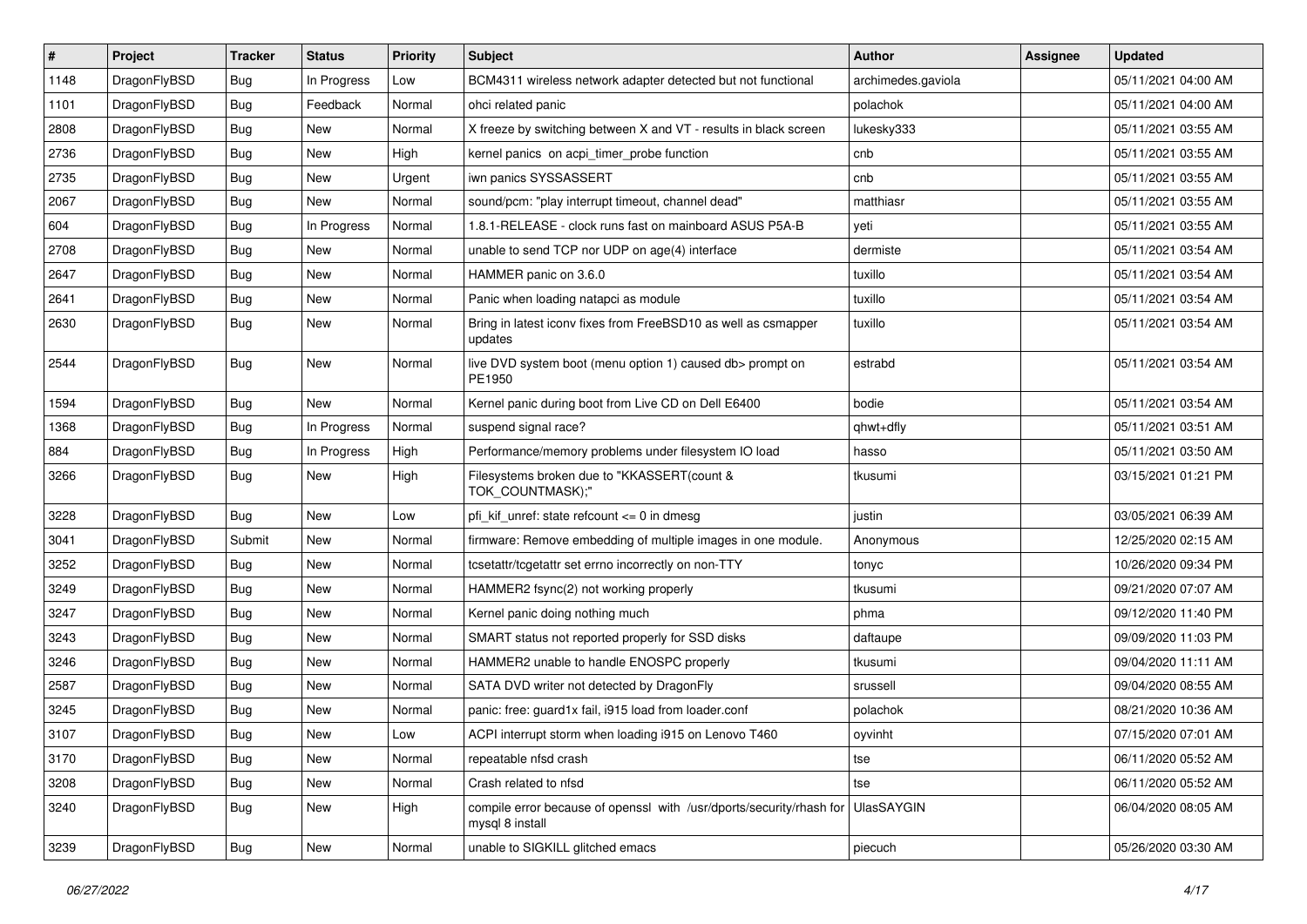| $\sharp$ | Project      | <b>Tracker</b> | <b>Status</b> | <b>Priority</b> | Subject                                                                                                                                                     | <b>Author</b>     | Assignee | <b>Updated</b>      |
|----------|--------------|----------------|---------------|-----------------|-------------------------------------------------------------------------------------------------------------------------------------------------------------|-------------------|----------|---------------------|
| 3238     | DragonFlyBSD | <b>Bug</b>     | <b>New</b>    | Normal          | race conditions when printing from vkernel console                                                                                                          | piecuch           |          | 05/19/2020 02:50 PM |
| 3235     | DragonFlyBSD | Bug            | New           | Normal          | Kernel panic in devfs vnops.c                                                                                                                               | mneumann          |          | 04/28/2020 07:00 AM |
| 3197     | DragonFlyBSD | <b>Bug</b>     | New           | Normal          | DragonFly upgrades                                                                                                                                          | tse               |          | 04/18/2020 04:18 PM |
| 3226     | DragonFlyBSD | <b>Bug</b>     | New           | Normal          | Xorg freezes in vm: thread stuck in "objtrm1"                                                                                                               | peeter            |          | 04/08/2020 02:10 AM |
| 3231     | DragonFlyBSD | Bug            | <b>New</b>    | Normal          | wifi drops on 5.8                                                                                                                                           | tse               |          | 04/06/2020 05:08 AM |
| 3219     | DragonFlyBSD | Bug            | <b>New</b>    | Normal          | x11/xorg port can not be build                                                                                                                              | <b>UlasSAYGIN</b> |          | 03/31/2020 08:57 AM |
| 3227     | DragonFlyBSD | Submit         | <b>New</b>    | Normal          | Add HAMMER2 instructions in the installation medium README                                                                                                  | daftaupe          |          | 03/26/2020 03:34 PM |
| 3225     | DragonFlyBSD | Bug            | New           | Normal          | nfsd freeze when using gemu                                                                                                                                 | tse               |          | 03/17/2020 11:52 AM |
| 3224     | DragonFlyBSD | <b>Bug</b>     | New           | Normal          | Kernel panic when trying to ping6                                                                                                                           | zhtw              |          | 03/08/2020 08:55 AM |
| 3222     | DragonFlyBSD | Bug            | <b>New</b>    | Normal          | gcc - undefined reference to '__atomic_load' (missing libatomic?)                                                                                           | mneumann          |          | 02/08/2020 02:45 AM |
| 3218     | DragonFlyBSD | <b>Bug</b>     | New           | Normal          | Kernel panics are not sent to comconsole when booted over EFI                                                                                               | mqudsi            |          | 12/02/2019 08:52 PM |
| 3217     | DragonFlyBSD | Bug            | <b>New</b>    | Normal          | rescue tools: make install fails if rescue folder doesn't exist                                                                                             | t dfbsd           |          | 11/27/2019 08:16 PM |
| 3215     | DragonFlyBSD | <b>Bug</b>     | New           | Normal          | Hang in tcdrain(3) after write(3)                                                                                                                           | noloader          |          | 11/25/2019 03:08 PM |
| 3209     | DragonFlyBSD | Bug            | New           | Normal          | svc has some minor bugs                                                                                                                                     | arcade@b1t.name   |          | 10/24/2019 09:08 AM |
| 3206     | DragonFlyBSD | Submit         | New           | Normal          | update psm/kbd to FreeBSD 12.0 code                                                                                                                         | htse              |          | 10/05/2019 03:49 PM |
| 3199     | DragonFlyBSD | Bug            | New           | Normal          | PFS label not found panic                                                                                                                                   | tse               |          | 08/21/2019 03:51 AM |
| 3196     | DragonFlyBSD | Bug            | New           | Normal          | test issue after redmine upgrade (2)                                                                                                                        | tuxillo           |          | 07/05/2019 04:33 AM |
| 3194     | DragonFlyBSD | Bug            | <b>New</b>    | High            | Hammer kernel crash on mirror-stream of PFS after upgrade<br>(assertion "cursor->flags &<br>HAMMER_CURSOR_ITERATE_CHECK" failed in<br>hammer_btree_iterate) | Anonymous         |          | 06/29/2019 01:32 PM |
| 3047     | DragonFlyBSD | Bug            | <b>New</b>    | Normal          | <b>HAMMER</b> critical write error                                                                                                                          | samuel            |          | 06/19/2019 09:50 AM |
| 3124     | DragonFlyBSD | Bug            | New           | High            | DragonFlyBSD 5.0.2 with Hammer2 with UEFI install doesn't boot                                                                                              | wiesl             |          | 06/18/2019 05:07 AM |
| 1850     | DragonFlyBSD | Bug            | New           | Normal          | volume-add on hammer root fs panic                                                                                                                          | Johannes.Hofmann  |          | 04/18/2019 04:27 AM |
| 3184     | DragonFlyBSD | Bug            | New           | Normal          | tsleep(9) return value when PCATCH specified                                                                                                                | tkusumi           |          | 04/03/2019 06:49 AM |
| 3152     | DragonFlyBSD | Bug            | Feedback      | Normal          | Console's size in ttyv0 and single user mode is sticking to 80x25,<br>while ttyv1 can make use of the whole screen                                          | overtime          |          | 02/24/2019 01:08 AM |
| 3165     | DragonFlyBSD | Bug            | New           | Normal          | Looping at boot time                                                                                                                                        | gop               |          | 12/28/2018 01:04 PM |
| 1580     | DragonFlyBSD | Bug            | Feedback      | Normal          | Panic (Fatal trap 12: page fault while in kernel mode) while playing<br>with pt and netif names                                                             | rumcic            |          | 12/21/2018 01:21 AM |
| 3141     | DragonFlyBSD | <b>Bug</b>     | New           | Normal          | dhclient blocks boot process                                                                                                                                | rowo              |          | 12/16/2018 11:01 AM |
| 2250     | DragonFlyBSD | <b>Bug</b>     | New           | Normal          | Kernel panic                                                                                                                                                | adamk             |          | 11/23/2018 01:10 AM |
| 3157     | DragonFlyBSD | <b>Bug</b>     | New           | Normal          | TP-Link UE300 not working in 5.2-RELEASE                                                                                                                    | tuxillo           |          | 11/15/2018 02:08 PM |
| 2287     | DragonFlyBSD | <b>Bug</b>     | New           | Normal          | HAMMER(ROOT) Illegal UNDO TAIL signature at<br>300000001967c000                                                                                             | y0n3t4n1          |          | 11/07/2018 01:22 AM |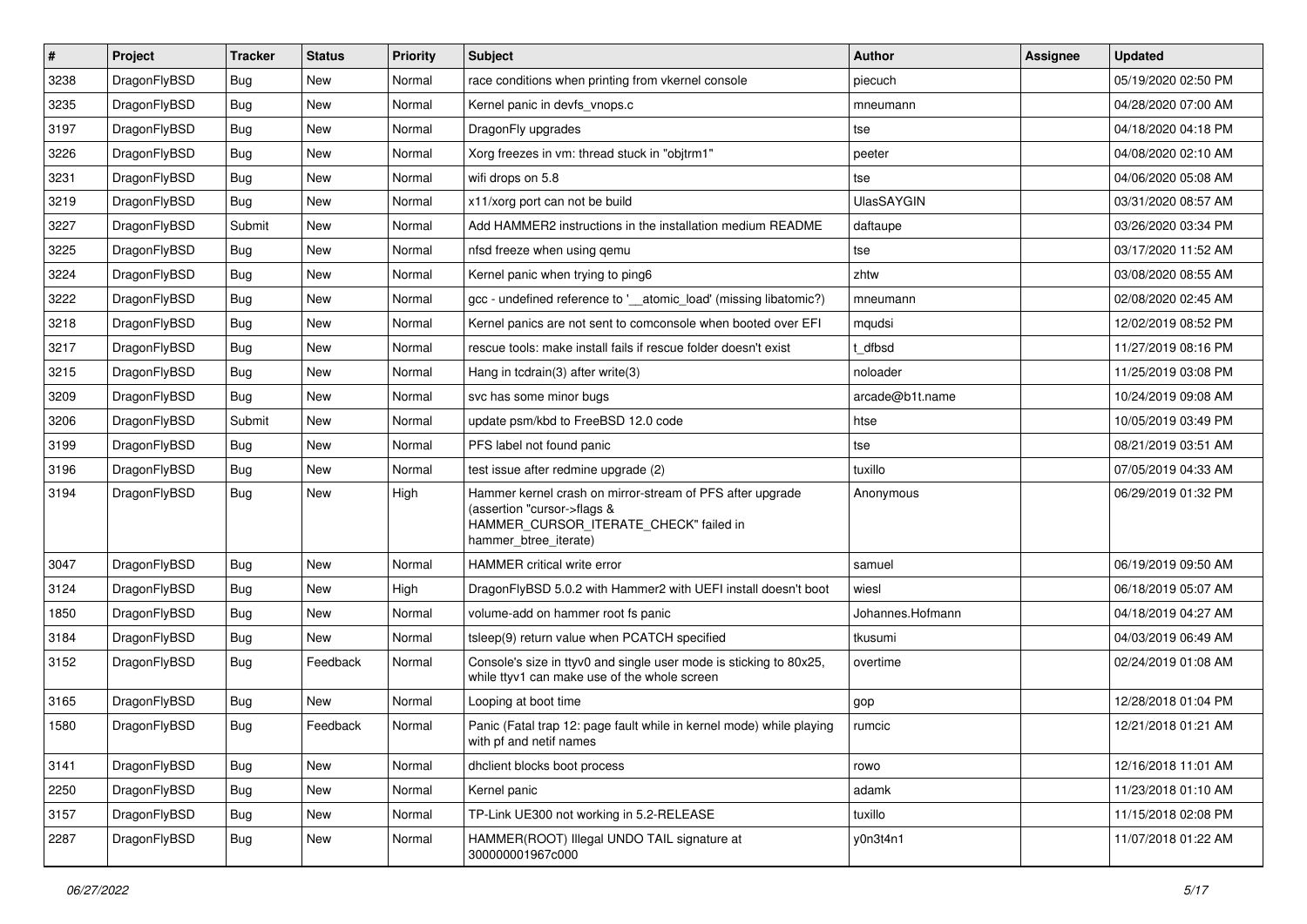| $\sharp$ | Project      | <b>Tracker</b> | <b>Status</b> | <b>Priority</b> | Subject                                                                                                   | <b>Author</b>          | Assignee | <b>Updated</b>      |
|----------|--------------|----------------|---------------|-----------------|-----------------------------------------------------------------------------------------------------------|------------------------|----------|---------------------|
| 2898     | DragonFlyBSD | <b>Bug</b>     | New           | Normal          | <b>HAMMER</b> panic                                                                                       | pavalos                |          | 11/03/2018 07:05 AM |
| 3147     | DragonFlyBSD | Submit         | <b>New</b>    | Normal          | Enable headless installation                                                                              | ddegroot               |          | 10/09/2018 01:25 PM |
| 3120     | DragonFlyBSD | Bug            | New           | Normal          | Intel AC 8260 firmware does not load                                                                      | Vintodrimmer           |          | 08/28/2018 03:30 AM |
| 3143     | DragonFlyBSD | Bug            | New           | Normal          | assertion "0" failed in hammer2 inode xop chain sync                                                      | cbin                   |          | 07/18/2018 12:50 PM |
| 3142     | DragonFlyBSD | Submit         | New           | Normal          | lib/libdmsg: Unbreak using new API EVP_CIPHER_CTX_new()                                                   | tkusumi                |          | 07/08/2018 04:18 AM |
| 3139     | DragonFlyBSD | Bug            | New           | Normal          | USB Mouse Does Not Work in DragonflyBSD guest on VirtualBox                                               | chiguy1256             |          | 06/24/2018 10:14 PM |
| 3135     | DragonFlyBSD | Submit         | <b>New</b>    | Normal          | Add EVFILT_RECV and EVFILT_SEND                                                                           | tautolog               |          | 05/25/2018 09:59 PM |
| 3134     | DragonFlyBSD | Bug            | New           | Normal          | RFC 3021 (/31 networks) appear to be unsupported                                                          | jailbird               |          | 05/16/2018 11:03 PM |
| 3132     | DragonFlyBSD | Bug            | New           | Low             | unifdef mined                                                                                             | bcallah                |          | 04/26/2018 08:34 PM |
| 3129     | DragonFlyBSD | Bug            | New           | High            | Kernel panic with 5.2.0 on A2SDi-4C-HLN4F                                                                 | stateless              |          | 04/24/2018 12:50 AM |
| 1521     | DragonFlyBSD | <b>Bug</b>     | Feedback      | Normal          | amd64 2.4 livecd won't mount root at boot                                                                 | bolapara               |          | 01/28/2018 03:45 AM |
| 3117     | DragonFlyBSD | <b>Bug</b>     | <b>New</b>    | Normal          | Problem with colours if "intel" video-driver used                                                         | dpostolov              |          | 01/07/2018 11:35 PM |
| 3116     | DragonFlyBSD | <b>Bug</b>     | <b>New</b>    | Normal          | da0 detects on very big volume if to _remove_ usb install stick and<br>reboot on Intel NUC5PPYH           | dpostolov              |          | 01/07/2018 09:40 PM |
| 3111     | DragonFlyBSD | Bug            | In Progress   | High            | Mouse lags every second heavily under X11                                                                 | mneumann               |          | 12/12/2017 09:46 PM |
| 3110     | DragonFlyBSD | <b>Bug</b>     | New           | Normal          | crash with ipfw3 under load                                                                               | bnegre82               |          | 12/09/2017 06:22 AM |
| 3076     | DragonFlyBSD | <b>Bug</b>     | <b>New</b>    | Normal          | sys/dev/netif/ig_hal/e1000_ich8lan.c:1594: sanity checking mixup?                                         | dcb                    |          | 10/11/2017 01:58 AM |
| 3025     | DragonFlyBSD | Bug            | New           | Normal          | sys/dev/powermng/powernow/powernow.c:284: bad comparison?                                                 | dcb                    |          | 09/23/2017 07:45 AM |
| 3052     | DragonFlyBSD | <b>Bug</b>     | <b>New</b>    | Normal          | panic DragonFly v4.8.1-RELEASE by mounting a malformed NTFS<br>image [64.000]                             | open.source@ribose.com |          | 08/14/2017 03:22 AM |
| 3051     | DragonFlyBSD | Bug            | <b>New</b>    | Normal          | panic DragonFly v4.8.1-RELEASE by mounting a malformed NTFS<br>image [12.000]                             | open.source@ribose.com |          | 08/14/2017 03:20 AM |
| 3049     | DragonFlyBSD | Bug            | New           | Normal          | panic DragonFly v4.8.1-RELEASE by mounting a malformed<br>msdosfs image [12.128]                          | open.source@ribose.com |          | 08/14/2017 02:53 AM |
| 3011     | DragonFlyBSD | Bug            | In Progress   | Normal          | dragonfly/sys/dev/netif/re/re.c: suspicious code?                                                         | dcb                    |          | 07/29/2017 01:26 AM |
| 3036     | DragonFlyBSD | Bug            | <b>New</b>    | Normal          | panic in icmp redirect start() ASSERT IN NETISR(0)                                                        | tautolog               |          | 05/11/2017 07:27 PM |
| 3035     | DragonFlyBSD | <b>Bug</b>     | New           | Normal          | panic: assertion "cpu $>= 0$ && cpu < ncpus" failed in netisr cpuport<br>at /usr/src/sys/net/netisr2.h:87 | masu                   |          | 05/11/2017 01:24 AM |
| 3021     | DragonFlyBSD | <b>Bug</b>     | In Progress   | Normal          | sys/dev/drm/i915/i915_gem_stolen.c:115]: (error) Signed integer<br>overflow for expression '65535<<20'    | dcb                    |          | 04/11/2017 12:46 PM |
| 3024     | DragonFlyBSD | <b>Bug</b>     | <b>New</b>    | Low             | sys/dev/netif/wi/if_wi.c:1090]: (style) Redundant condition                                               | dcb                    |          | 04/11/2017 11:56 AM |
| 3022     | DragonFlyBSD | Bug            | New           | Normal          | sys/dev/netif/ath/ath/if_ath.c:2142: strange bitmask?                                                     | dcb                    |          | 04/11/2017 11:49 AM |
| 3018     | DragonFlyBSD | <b>Bug</b>     | <b>New</b>    | Normal          | sys/bus/u4b/wlan/if_run.c:5464]: (style) Redundant condition                                              | dcb                    |          | 04/11/2017 11:26 AM |
| 3006     | DragonFlyBSD | <b>Bug</b>     | New           | Normal          | boot0cfg: panic in kern udev.c in function udev dict set cstr when<br>installing in VirtualBox            | MichiGreat             |          | 04/01/2017 02:22 PM |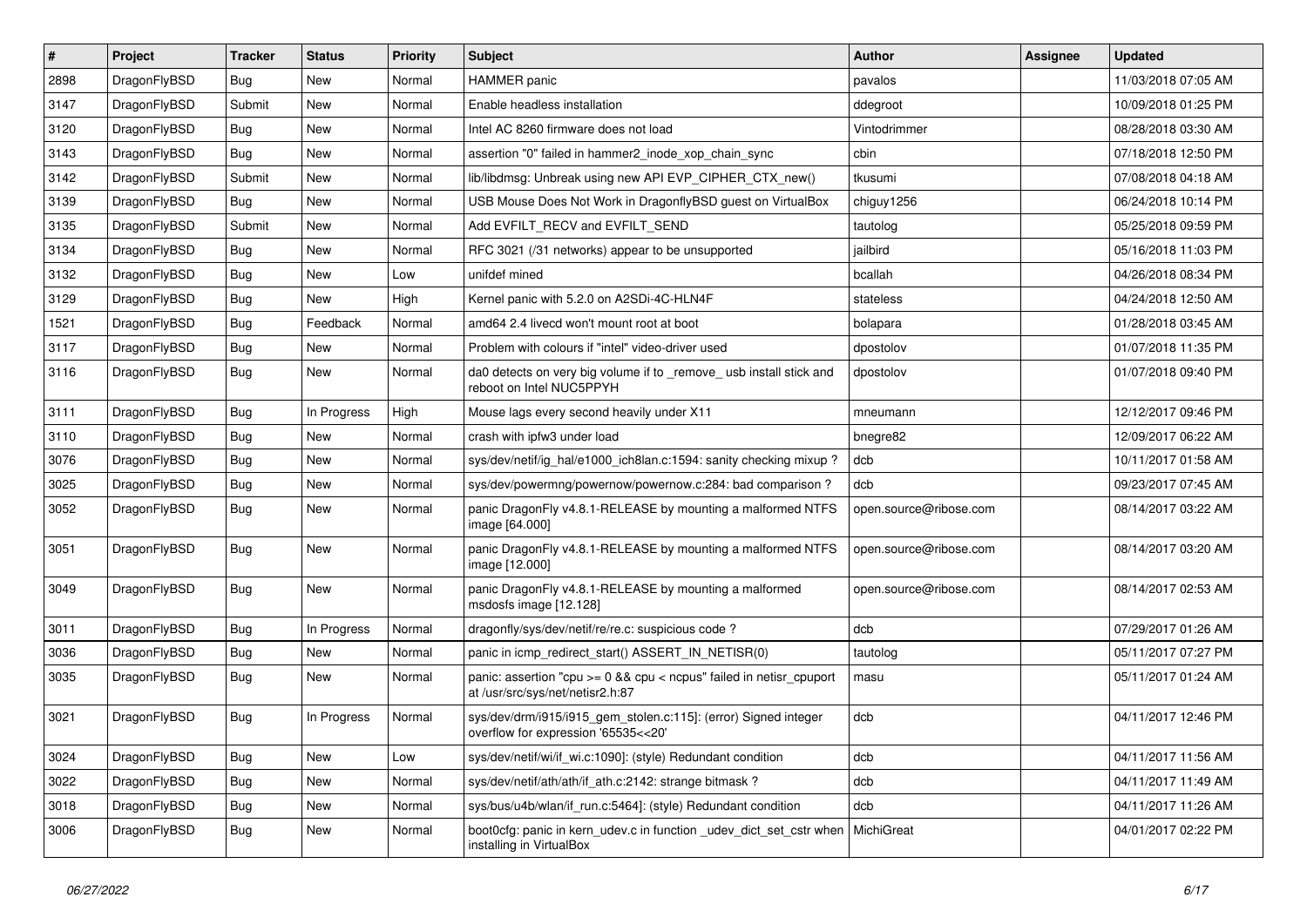| $\vert$ # | Project      | <b>Tracker</b> | <b>Status</b> | <b>Priority</b> | <b>Subject</b>                                                                                                | <b>Author</b>   | Assignee | <b>Updated</b>      |
|-----------|--------------|----------------|---------------|-----------------|---------------------------------------------------------------------------------------------------------------|-----------------|----------|---------------------|
| 2994      | DragonFlyBSD | <b>Bug</b>     | New           | Normal          | Intermittent boot hangs after git: hammer - HAMMER Version 7                                                  | davshao         |          | 03/30/2017 02:06 PM |
| 2972      | DragonFlyBSD | Bug            | New           | Normal          | ipfw3 "deny to me" does not work correctly                                                                    | mneumann        |          | 12/27/2016 12:11 PM |
| 2970      | DragonFlyBSD | Bug            | New           | Normal          | kernel 4.7: "Is -I" causes panic on UDF filesystem: "bgetvp -<br>overlapping buffer"                          | peeter          |          | 12/21/2016 02:46 AM |
| 1307      | DragonFlyBSD | Bug            | In Progress   | Normal          | hammer tid -2 shows unexpected result                                                                         | corecode        |          | 10/18/2016 05:29 PM |
| 2526      | DragonFlyBSD | <b>Bug</b>     | <b>New</b>    | Normal          | hammer cleanup doesn't run on first day of DST                                                                | pavalos         |          | 10/18/2016 05:28 PM |
| 2958      | DragonFlyBSD | Bug            | Feedback      | Normal          | Hammer FS dies during pruning after massive write load                                                        | neilb           |          | 10/11/2016 04:20 AM |
| 2957      | DragonFlyBSD | <b>Bug</b>     | Feedback      | Normal          | swapoff -a followed by swapon -a doesn't give your swap back                                                  | neilb           |          | 10/09/2016 04:17 AM |
| 2915      | DragonFlyBSD | <b>Bug</b>     | <b>New</b>    | High            | Hammer mirror-copy problem                                                                                    | t dfbsd         |          | 08/25/2016 05:28 AM |
| 2936      | DragonFlyBSD | <b>Bug</b>     | <b>New</b>    | Normal          | loader.efi crashes while loading kernel                                                                       | spaceille       |          | 08/20/2016 06:17 AM |
| 2933      | DragonFlyBSD | Submit         | New           | Normal          | Remove unix domain socket support from cat(1)                                                                 | sevan           |          | 08/01/2016 08:10 PM |
| 2931      | DragonFlyBSD | <b>Bug</b>     | <b>New</b>    | Low             | 'gdb' of 'vkernel' unable to print backtrace                                                                  | tofergus        |          | 07/26/2016 01:51 PM |
| 2930      | DragonFlyBSD | <b>Bug</b>     | <b>New</b>    | High            | 'objcache' causes panic during 'nfs_readdir'                                                                  | tofergus        |          | 07/26/2016 01:09 PM |
| 2924      | DragonFlyBSD | Bug            | <b>New</b>    | Normal          | cat -v fails to tag characters in extended table with M- prefix with<br>some locales                          | sevan           |          | 07/11/2016 07:18 AM |
| 2878      | DragonFlyBSD | Bug            | New           | Low             | [fix] CCVER problem when using clang and cpu extensions<br>(intrinsics)                                       | arcade@b1t.name |          | 06/24/2016 04:25 AM |
| 2891      | DragonFlyBSD | Bug            | <b>New</b>    | Normal          | Kernel panic in IEEE802.11 related code                                                                       | shamaz          |          | 05/29/2016 05:49 PM |
| 2890      | DragonFlyBSD | <b>Bug</b>     | New           | Normal          | not able to boot usb installer on Toshiba Chromebook 2                                                        | johnnywhishbone |          | 02/22/2016 03:42 AM |
| 2892      | DragonFlyBSD | Bug            | New           | Normal          | swap pager: indefinite wait bufferf error                                                                     | <b>Ihmwzy</b>   |          | 02/21/2016 10:32 PM |
| 2887      | DragonFlyBSD | <b>Bug</b>     | New           | Low             | Missing extattr_namespace_to_string and<br>extattr_string_to_namespace functions                              | rubenk          |          | 02/06/2016 05:09 AM |
| 2886      | DragonFlyBSD | <b>Bug</b>     | New           | Normal          | dragonfly mail agent: sending a testmail causes high system load                                              | worf            |          | 02/05/2016 05:53 AM |
| 2882      | DragonFlyBSD | Bug            | <b>New</b>    | Low             | bridge sends packets from individual interfaces                                                               | arcade@b1t.name |          | 01/09/2016 12:43 PM |
| 2881      | DragonFlyBSD | <b>Bug</b>     | <b>New</b>    | Normal          | Pulseaudio hangs/resets system when starting X11                                                              | mneumann        |          | 01/09/2016 03:08 AM |
| 2877      | DragonFlyBSD | Bug            | New           | Low             | sed fails when working with UTF-8 locale and non-UTF symbols                                                  | arcade@b1t.name |          | 12/30/2015 11:20 AM |
| 2674      | DragonFlyBSD | Bug            | New           | Normal          | <b>GPT Support</b>                                                                                            | ftigeot         |          | 12/28/2015 02:54 PM |
| 2874      | DragonFlyBSD | <b>Bug</b>     | <b>New</b>    | Normal          | make world DESTDIR=/emptydir fails                                                                            | pascii          |          | 12/25/2015 07:04 AM |
| 2863      | DragonFlyBSD | Bug            | <b>New</b>    | Normal          | HAMMER synch tid is zero                                                                                      | shamaz          |          | 12/12/2015 11:24 PM |
| 2859      | DragonFlyBSD | <b>Bug</b>     | <b>New</b>    | Low             | Installer configuration menu always highlights "Select timezone", no<br>matter which step was last completed. | cgag            |          | 12/02/2015 01:54 PM |
| 2858      | DragonFlyBSD | <b>Bug</b>     | <b>New</b>    | Low             | Installer "Local or UTC" question should have "No" selected by<br>default.                                    | cgag            |          | 12/02/2015 01:18 PM |
| 2857      | DragonFlyBSD | Bug            | New           | Normal          | hammer stalls via bitcoin-qt                                                                                  | tkusumi         |          | 11/30/2015 06:52 AM |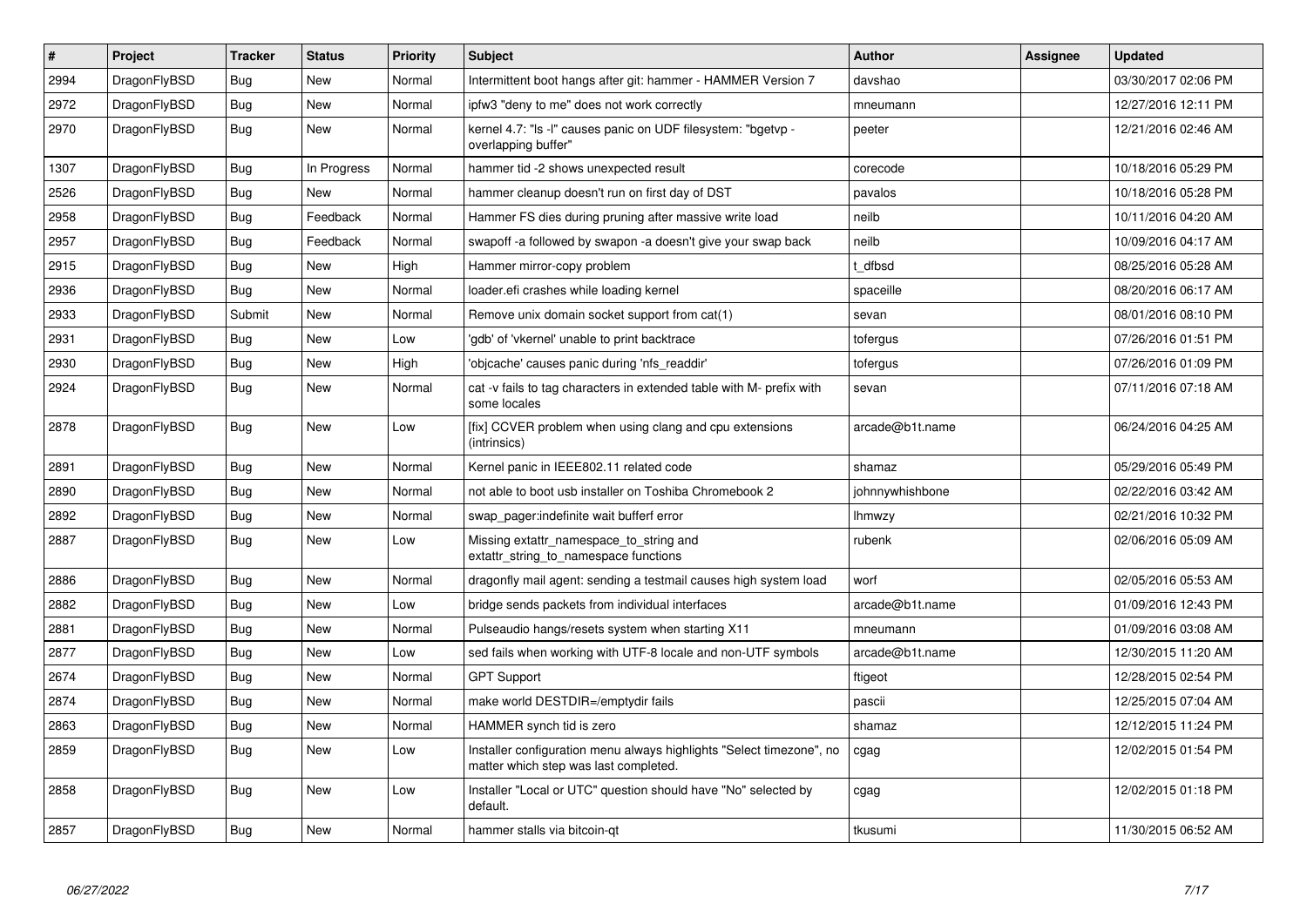| #    | Project      | <b>Tracker</b> | <b>Status</b> | <b>Priority</b> | Subject                                                                                          | <b>Author</b>    | Assignee | <b>Updated</b>      |
|------|--------------|----------------|---------------|-----------------|--------------------------------------------------------------------------------------------------|------------------|----------|---------------------|
| 2835 | DragonFlyBSD | Bug            | New           | Normal          | /usr/include/c++/5.0/bits/c++locale.h likes<br>POSIX_C_SOURCE>=200809                            | davshao          |          | 11/18/2015 03:40 AM |
| 2840 | DragonFlyBSD | <b>Bug</b>     | <b>New</b>    | Normal          | wrong voltage is reported                                                                        | yellowrabbit2010 |          | 09/11/2015 06:09 PM |
| 2820 | DragonFlyBSD | <b>Bug</b>     | <b>New</b>    | Normal          | TP-Link USB Wi-Fi adapter cannot be reattached to the system                                     | shamaz           |          | 05/22/2015 09:45 PM |
| 2816 | DragonFlyBSD | <b>Bug</b>     | <b>New</b>    | Normal          | A multitasking process being debugged can get stuck                                              | phma             |          | 05/19/2015 03:57 AM |
| 2812 | DragonFlyBSD | <b>Bug</b>     | <b>New</b>    | Normal          | Panic on Intel DE3815TYKHE                                                                       | tmorp            |          | 05/14/2015 03:14 PM |
| 2809 | DragonFlyBSD | <b>Bug</b>     | <b>New</b>    | Normal          | hammer mirror-stream                                                                             | masu             |          | 04/10/2015 12:33 AM |
| 2803 | DragonFlyBSD | <b>Bug</b>     | New           | Normal          | HAMMER: Warning: UNDO area too small!                                                            | ftigeot          |          | 03/11/2015 03:42 PM |
| 2802 | DragonFlyBSD | <b>Bug</b>     | <b>New</b>    | Normal          | USB Wifi urtwn0 crash from cd boot                                                               | opvalues         |          | 03/10/2015 01:07 AM |
| 2799 | DragonFlyBSD | <b>Bug</b>     | <b>New</b>    | Normal          | Fatal trap 12 caused by moused(8) -p /dev/cual0                                                  | opvalues         |          | 03/04/2015 11:01 PM |
| 2790 | DragonFlyBSD | Submit         | <b>New</b>    | Low             | filedesc softrefs increment code factoring                                                       | dclink           |          | 02/21/2015 04:00 AM |
| 2788 | DragonFlyBSD | <b>Bug</b>     | New           | Normal          | ioctl GSLICEINFO: Not working for vnode slice                                                    | mneumann         |          | 02/12/2015 07:49 AM |
| 1672 | DragonFlyBSD | <b>Bug</b>     | Feedback      | Normal          | panic (trap 12) around btree search() in 2.4.1-RELEASE                                           | floid            |          | 01/19/2015 03:36 AM |
| 1634 | DragonFlyBSD | <b>Bug</b>     | <b>New</b>    | Normal          | panic: spin_lock: 0xe4ad1320, indefinitive wait!                                                 | elekktretterr    |          | 01/19/2015 03:21 AM |
| 1560 | DragonFlyBSD | <b>Bug</b>     | Feedback      | Normal          | Unable to modify partition table on ThinkPad T61p during install                                 | rehsack          |          | 01/15/2015 08:57 AM |
| 979  | DragonFlyBSD | <b>Bug</b>     | Feedback      | Normal          | Failure-prone USB mass storage (SB600? msdosfs? CAM?)                                            | floid            |          | 01/15/2015 08:38 AM |
| 846  | DragonFlyBSD | <b>Bug</b>     | Feedback      | Normal          | USB bugs:usb mouse can't used!                                                                   | frankning        |          | 01/15/2015 08:36 AM |
| 1456 | DragonFlyBSD | <b>Bug</b>     | Feedback      | Normal          | Microsoft wireless desktop problems                                                              | elekktretterr    |          | 01/15/2015 08:34 AM |
| 1194 | DragonFlyBSD | <b>Bug</b>     | New           | Normal          | SCSI errors while trying to copy photos from my camera                                           | elekktretterr    |          | 01/14/2015 04:39 PM |
| 2617 | DragonFlyBSD | <b>Bug</b>     | Feedback      | Normal          | Possible issue with wireless mouse on 3.6 release                                                | FilippoMo        |          | 01/14/2015 03:42 PM |
| 2738 | DragonFlyBSD | <b>Bug</b>     | New           | Normal          | Hammer: Strange behavior when trying to recover old version of<br>moved file                     | roland           |          | 11/20/2014 08:02 AM |
| 2731 | DragonFlyBSD | Bug            | In Progress   | Normal          | Screen full of random colors when starting Xorg with Intel Haswell<br>HD Graphics P4600          | jkatzmaier       |          | 11/12/2014 04:08 PM |
| 2712 | DragonFlyBSD | Bug            | <b>New</b>    | Normal          | connect(2) returns EINVAL when retrying after ECONNREFUSED                                       | jorisgio         |          | 08/14/2014 05:31 PM |
| 2688 | DragonFlyBSD | Bug            | <b>New</b>    | Normal          | 67613368bdda7 Fix wrong checks for U4B presence Asrock Z77M<br>difficulty detecting USB keyboard | davshao          |          | 06/28/2014 07:08 PM |
| 2687 | DragonFlyBSD | Bug            | New           | Normal          | natacontrol software RAID in installer                                                           | csmelosky        |          | 06/22/2014 12:03 PM |
| 2680 | DragonFlyBSD | <b>Bug</b>     | <b>New</b>    | Low             | boot0cfg update makes box unbootable                                                             | herrgard         |          | 06/10/2014 06:02 AM |
| 2489 | DragonFlyBSD | <b>Bug</b>     | New           | Normal          | nmalloc doesn't cache VA for allocations > 8KB                                                   | vsrinivas        |          | 06/10/2014 05:51 AM |
| 2490 | DragonFlyBSD | <b>Bug</b>     | <b>New</b>    | Normal          | nmalloc should color addresses to avoid cache bank conflictsw                                    | vsrinivas        |          | 06/10/2014 05:51 AM |
| 2329 | DragonFlyBSD | <b>Bug</b>     | New           | Normal          | ibm x3550 & acpi                                                                                 | ano              |          | 06/03/2014 11:37 AM |
| 2629 | DragonFlyBSD | <b>Bug</b>     | New           | Normal          | Replace gcc44 with llvm34, clang34, and libc++                                                   | tuxillo          |          | 06/02/2014 02:30 PM |
| 1592 | DragonFlyBSD | <b>Bug</b>     | Feedback      | Normal          | AcpiOSUnmapMemory: Warning, deallocation did not track<br>allocation.                            | eocallaghan      |          | 06/02/2014 07:45 AM |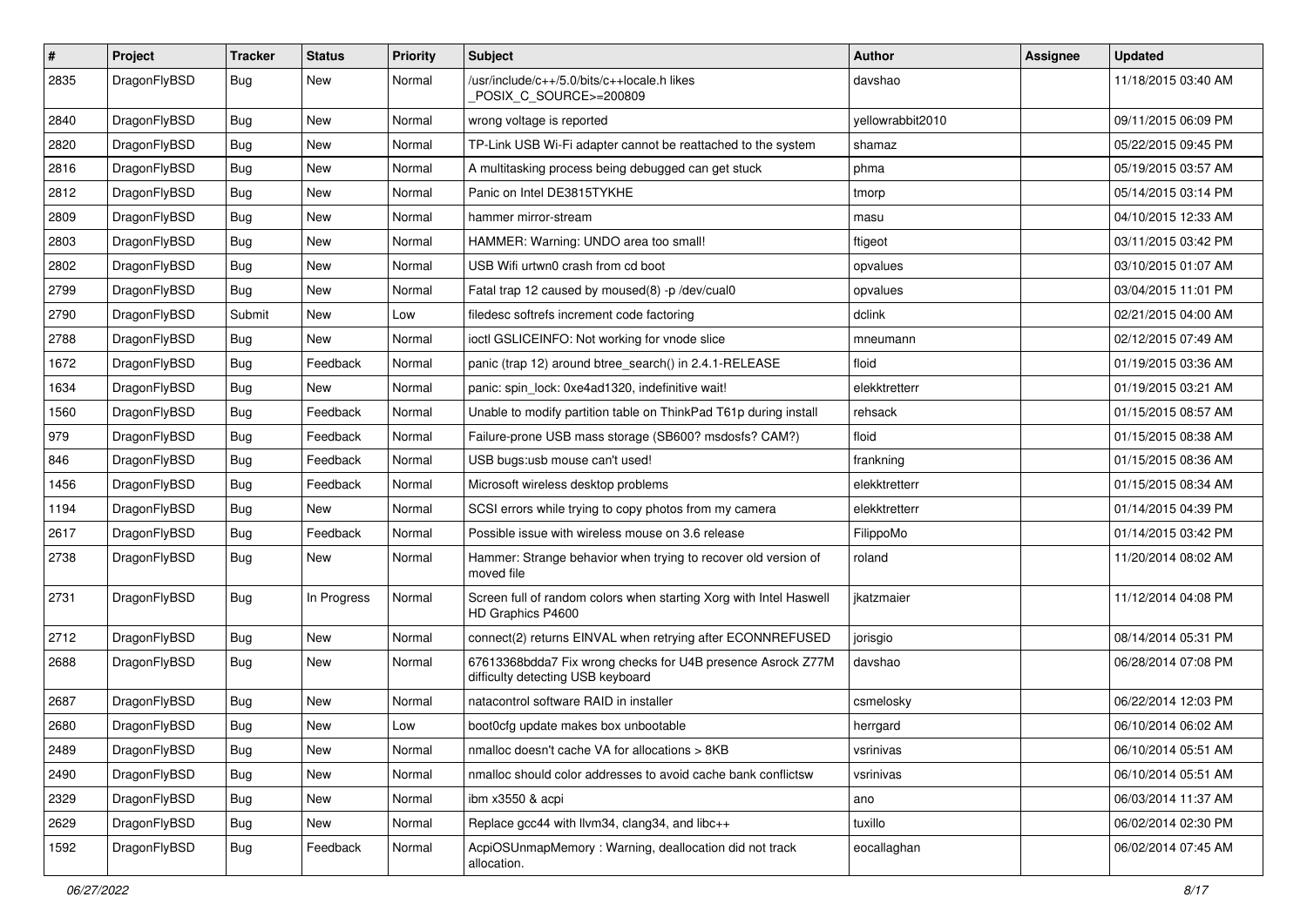| $\pmb{\#}$ | Project      | <b>Tracker</b> | <b>Status</b> | <b>Priority</b> | <b>Subject</b>                                                                                           | <b>Author</b>     | Assignee | Updated             |
|------------|--------------|----------------|---------------|-----------------|----------------------------------------------------------------------------------------------------------|-------------------|----------|---------------------|
| 1330       | DragonFlyBSD | <b>Bug</b>     | Feedback      | Normal          | Hammer, usb disk, SYNCHRONIZE CACHE failure                                                              | josepht           |          | 06/02/2014 04:56 AM |
| 570        | DragonFlyBSD | Bug            | Feedback      | Normal          | 1.8.x: ACPI problems                                                                                     | qhwt+dfly         |          | 06/02/2014 03:45 AM |
| 2652       | DragonFlyBSD | Bug            | New           | Normal          | 189a0ff3761b47  ix: Implement MSI-X support locks up Lenovo<br>S10 Intel Atom n270                       | davshao           |          | 05/14/2014 01:55 AM |
| 1695       | DragonFlyBSD | Bug            | New           | Normal          | NFS-related system breakdown                                                                             | Anonymous         |          | 04/10/2014 12:35 AM |
| 2657       | DragonFlyBSD | <b>Bug</b>     | New           | High            | Needs acl to migrate our servers                                                                         | ferney            |          | 03/31/2014 11:37 AM |
| 2473       | DragonFlyBSD | Bug            | <b>New</b>    | Normal          | Kernel crash when trying to up the wpi0 device (Dfly<br>v3.3.0.758.g47388-DEVELOPMENT)                   | tomaz             |          | 02/24/2014 08:50 AM |
| 2619       | DragonFlyBSD | Bug            | <b>New</b>    | Normal          | DragonFly 3.6 can't be installed on a 6TB volume                                                         | ftigeot           |          | 02/23/2014 11:55 PM |
| 285        | DragonFlyBSD | <b>Bug</b>     | Feedback      | Low             | interrupt latency with re without ip address configured                                                  | thomas.nikolajsen |          | 02/20/2014 10:30 AM |
| 2645       | DragonFlyBSD | Bug            | <b>New</b>    | Normal          | panic with dsched fq and ioprio                                                                          | jyoung15          |          | 02/20/2014 07:29 AM |
| 1246       | DragonFlyBSD | <b>Bug</b>     | <b>New</b>    | Normal          | bad resolution (monitor desync) with livedvd                                                             | Przem0l           |          | 02/18/2014 06:29 AM |
| 989        | DragonFlyBSD | <b>Bug</b>     | New           | Normal          | installer/fdisk trouble with wrapped values                                                              | Discodestroyer    |          | 02/18/2014 06:27 AM |
| 1185       | DragonFlyBSD | <b>Bug</b>     | <b>New</b>    | High            | need a tool to merge changes into /etc                                                                   | wa1ter            |          | 02/18/2014 06:02 AM |
| 1193       | DragonFlyBSD | Bug            | <b>New</b>    | Normal          | kernel doesn't recognize cdrom drive                                                                     | nonsolosoft       |          | 01/25/2014 09:11 PM |
| 2626       | DragonFlyBSD | <b>Bug</b>     | <b>New</b>    | Normal          | iwn driver drops with error: "firmware error 'iwn intr: fatal firmware<br>error"                         | rodyaj            |          | 01/09/2014 05:50 AM |
| 2622       | DragonFlyBSD | <b>Bug</b>     | <b>New</b>    | Normal          | VAIO FIT15E fn keys support                                                                              | nonsolosoft       |          | 12/31/2013 01:31 AM |
| 2621       | DragonFlyBSD | Bug            | <b>New</b>    | Normal          | core dump using cdrom                                                                                    | nonsolosoft       |          | 12/27/2013 12:43 AM |
| 2620       | DragonFlyBSD | Bug            | <b>New</b>    | Normal          | moused problem                                                                                           | FilippoMo         |          | 12/20/2013 10:32 AM |
| 2618       | DragonFlyBSD | <b>Bug</b>     | <b>New</b>    | Normal          | mouse problem on RELEASE-3 6 0                                                                           | FilippoMo         |          | 12/20/2013 03:26 AM |
| 2556       | DragonFlyBSD | Bug            | Feedback      | Normal          | DragonFly v3.5.0.81.gd3479 - Process signal weirdness                                                    | tuxillo           |          | 12/17/2013 03:48 PM |
| 2611       | DragonFlyBSD | Bug            | <b>New</b>    | Normal          | Change in IP address results in network not working                                                      | phma              |          | 12/05/2013 07:55 PM |
| 2609       | DragonFlyBSD | <b>Bug</b>     | <b>New</b>    | Normal          | master: panic: assertion<br>'LWKT TOKEN HELD ANY(vm object token(object))" failed in<br>swp_pager_lookup | thomas.nikolajsen |          | 11/28/2013 11:36 AM |
| 2604       | DragonFlyBSD | Bug            | <b>New</b>    | Normal          | dell laptop does not boot with LATEST                                                                    | isenmann          |          | 11/20/2013 02:07 AM |
| 2598       | DragonFlyBSD | <b>Bug</b>     | <b>New</b>    | Normal          | i386 via USB Booting                                                                                     | mbzadegan         |          | 10/21/2013 02:28 AM |
| 2595       | DragonFlyBSD | Bug            | New           | Normal          | DragonFly 3.4.3 crashes on SUN Blade X6250 with Qlogic ISP 2432<br>FC card                               | Turvamies         |          | 10/07/2013 11:53 AM |
| 2586       | DragonFlyBSD | Bug            | <b>New</b>    | Normal          | pf: "modulate" state seems problematic                                                                   | srussell          |          | 09/25/2013 07:36 PM |
| 2569       | DragonFlyBSD | Bug            | <b>New</b>    | Normal          | ctime NFS                                                                                                | ferney            |          | 08/11/2013 04:35 AM |
| 2568       | DragonFlyBSD | Bug            | New           | Normal          | <b>AHCI</b> panic                                                                                        | josepht           |          | 06/07/2013 05:52 PM |
| 2565       | DragonFlyBSD | Bug            | <b>New</b>    | Normal          | "ifconfig ix0 up" panic                                                                                  | Itpig402a         |          | 06/03/2013 05:46 AM |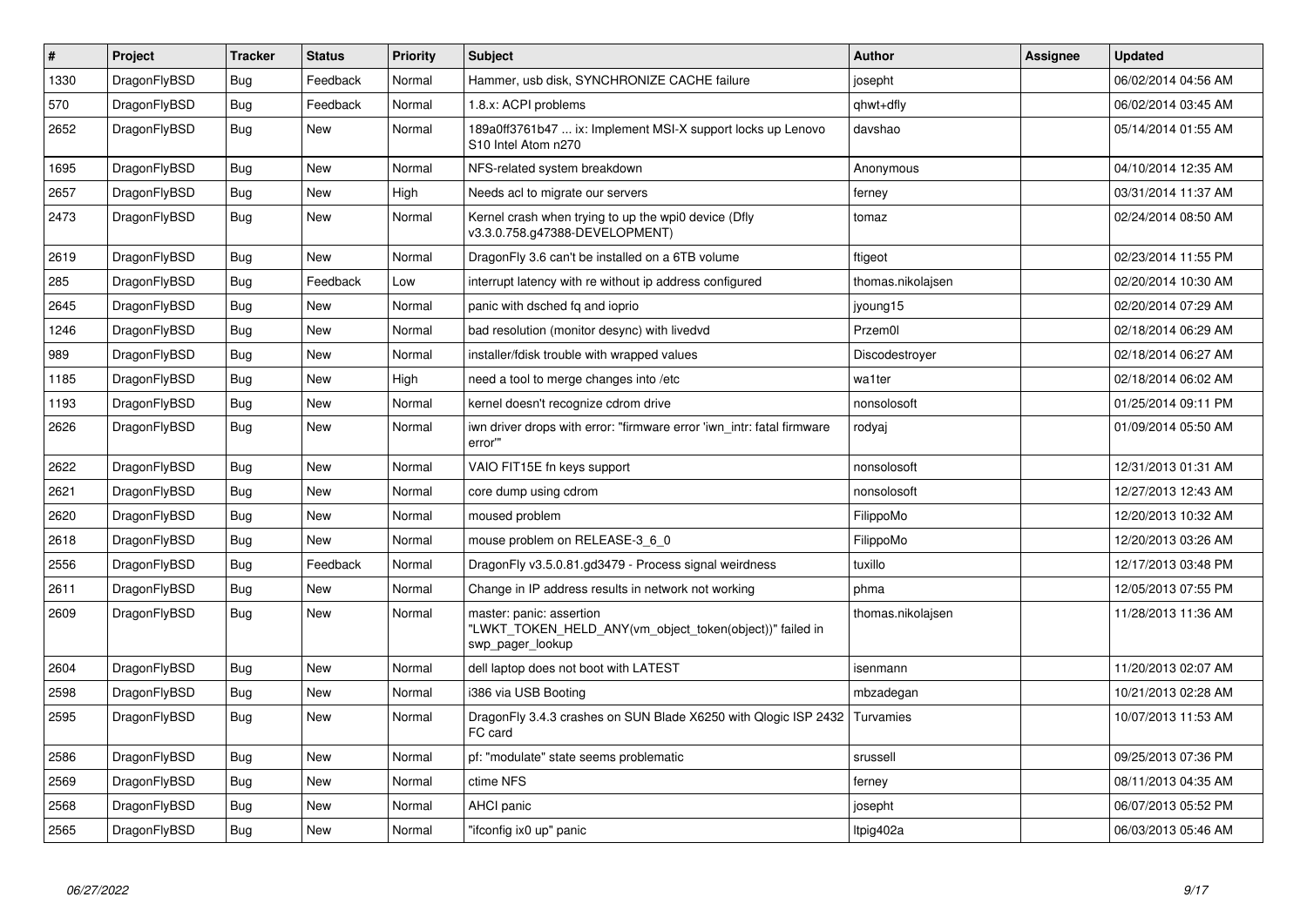| $\sharp$ | Project      | <b>Tracker</b> | <b>Status</b> | <b>Priority</b> | Subject                                                                                                                      | <b>Author</b>     | Assignee | <b>Updated</b>      |
|----------|--------------|----------------|---------------|-----------------|------------------------------------------------------------------------------------------------------------------------------|-------------------|----------|---------------------|
| 2557     | DragonFlyBSD | Bug            | New           | Normal          | stock 3.4.1 kernel halts during booting if dm and dm_target_crypt<br>are loaded and RAID controller is present               | phma              |          | 05/12/2013 10:38 PM |
| 2552     | DragonFlyBSD | <b>Bug</b>     | New           | Low             | hammer recovery should indicate progress                                                                                     | phma              |          | 05/03/2013 12:13 AM |
| 2547     | DragonFlyBSD | <b>Bug</b>     | New           | High            | crashed while doing a dry run of pkg rolling-replace                                                                         | phma              |          | 04/18/2013 10:40 PM |
| 2136     | DragonFlyBSD | Bug            | New           | Normal          | socketpair() doesn't free file descriptors on copyout failure                                                                | vsrinivas         |          | 04/05/2013 09:13 AM |
| 2535     | DragonFlyBSD | <b>Bug</b>     | New           | Normal          | Imap processes apparentlt blocked on disk I/O                                                                                | ftigeot           |          | 04/02/2013 09:31 AM |
| 2529     | DragonFlyBSD | <b>Bug</b>     | New           | Low             | Sundance network adapter is not detected and attached                                                                        | kworr             |          | 03/25/2013 02:29 AM |
| 2531     | DragonFlyBSD | <b>Bug</b>     | New           | Normal          | camcontrol fails to disable APM                                                                                              | m.lombardi85      |          | 03/23/2013 12:28 PM |
| 1824     | DragonFlyBSD | <b>Bug</b>     | Feedback      | Normal          | kernel panic, x86, 2.7.3.859.ge5104                                                                                          | akirchhoff135014  |          | 03/10/2013 07:49 AM |
| 1668     | DragonFlyBSD | <b>Bug</b>     | Feedback      | Normal          | Power button not working                                                                                                     | elekktretterr     |          | 03/10/2013 06:22 AM |
| 1250     | DragonFlyBSD | <b>Bug</b>     | Feedback      | Normal          | Panic upon plugging an USB flash drive into the machine                                                                      | rumcic            |          | 03/10/2013 05:17 AM |
| 1249     | DragonFlyBSD | <b>Bug</b>     | Feedback      | Normal          | panic: ffs vfree: freeing free inode                                                                                         | rumcic            |          | 03/10/2013 05:13 AM |
| 1489     | DragonFlyBSD | <b>Bug</b>     | Feedback      | Normal          | panic: ufs dirbad: bad dir                                                                                                   | rumcic            |          | 03/10/2013 04:34 AM |
| 1502     | DragonFlyBSD | <b>Bug</b>     | In Progress   | Normal          | Lock while deleting files from nohistory HAMMER directories                                                                  | hasso             |          | 03/10/2013 04:28 AM |
| 1563     | DragonFlyBSD | <b>Bug</b>     | Feedback      | Normal          | reset(1) doesn't reset terminal to the defaults                                                                              | hasso             |          | 03/10/2013 04:17 AM |
| 1144     | DragonFlyBSD | <b>Bug</b>     | Feedback      | Normal          | Incorrect clock under KVM                                                                                                    | msylvan           |          | 03/09/2013 01:17 PM |
| 725      | DragonFlyBSD | <b>Bug</b>     | In Progress   | Low             | 'make distribution' fails w/'ro' /usr/obj                                                                                    | c.turner          |          | 03/09/2013 01:01 PM |
| 331      | DragonFlyBSD | <b>Bug</b>     | In Progress   | Normal          | ftpsesame (aka Bridging S01E03)                                                                                              | bastyaelvtars     |          | 03/09/2013 12:28 PM |
| 2520     | DragonFlyBSD | <b>Bug</b>     | <b>New</b>    | Normal          | panic: assertion "IS_SERIALIZED((ifp->if_serializer))" failed in<br>if_default_serialize_assert at /usr/src/sys/net/if.c:437 | ano               |          | 03/09/2013 12:14 AM |
| 2493     | DragonFlyBSD | <b>Bug</b>     | New           | Normal          | vidcontrol: invalid video mode name                                                                                          | Svarov            |          | 01/24/2013 09:55 AM |
| 2288     | DragonFlyBSD | <b>Bug</b>     | Feedback      | Normal          | Random IO performance loss introduced since January 1st                                                                      | lentferj          |          | 01/23/2013 04:21 PM |
| 2396     | DragonFlyBSD | Bug            | Feedback      | High            | Latest 3.1 development version core dumps while destroying master<br><b>PFS</b>                                              | sgeorge           |          | 01/23/2013 04:10 PM |
| 2436     | DragonFlyBSD | Bug            | New           | Normal          | panic: assertion "lp->lwp_qcpu == dd->cpuid" failed in<br>dfly_acquire_curproc                                               | thomas.nikolajsen |          | 01/23/2013 11:07 AM |
| 2499     | DragonFlyBSD | Bug            | In Progress   | Urgent          | DRAGONFLY 3 2 lockd not responding correctly                                                                                 | Nerzhul           |          | 01/22/2013 12:47 PM |
| 2453     | DragonFlyBSD | <b>Bug</b>     | <b>New</b>    | Normal          | panic: assertion "gd->gd_spinlocks == 0" failed                                                                              | Johannes.Hofmann  |          | 11/12/2012 12:54 PM |
| 2444     | DragonFlyBSD | <b>Bug</b>     | New           | Normal          | Crash during Hammer overnight cleanup                                                                                        | justin            |          | 11/04/2012 07:58 AM |
| 2434     | DragonFlyBSD | <b>Bug</b>     | New           | Normal          | BTX Halted - Boot fails on USB/GUI                                                                                           | lucmv             |          | 10/17/2012 08:12 PM |
| 1525     | DragonFlyBSD | <b>Bug</b>     | <b>New</b>    | Normal          | boehm-gc problems                                                                                                            | hasso             |          | 10/13/2012 07:13 PM |
| 2430     | DragonFlyBSD | <b>Bug</b>     | New           | Normal          | Alternate Password Hash method                                                                                               | robin.carey1      |          | 10/07/2012 06:28 AM |
| 2421     | DragonFlyBSD | <b>Bug</b>     | New           | High            | Kernel panic: vm_fault: page 0xc0f70000 not busy!                                                                            | lentferj          |          | 10/03/2012 08:16 AM |
| 2423     | DragonFlyBSD | <b>Bug</b>     | New           | Urgent          | After multiple panics/locks, hitting KKASSERT in<br>hammer_init_cursor                                                       | rumcic            |          | 09/18/2012 02:28 AM |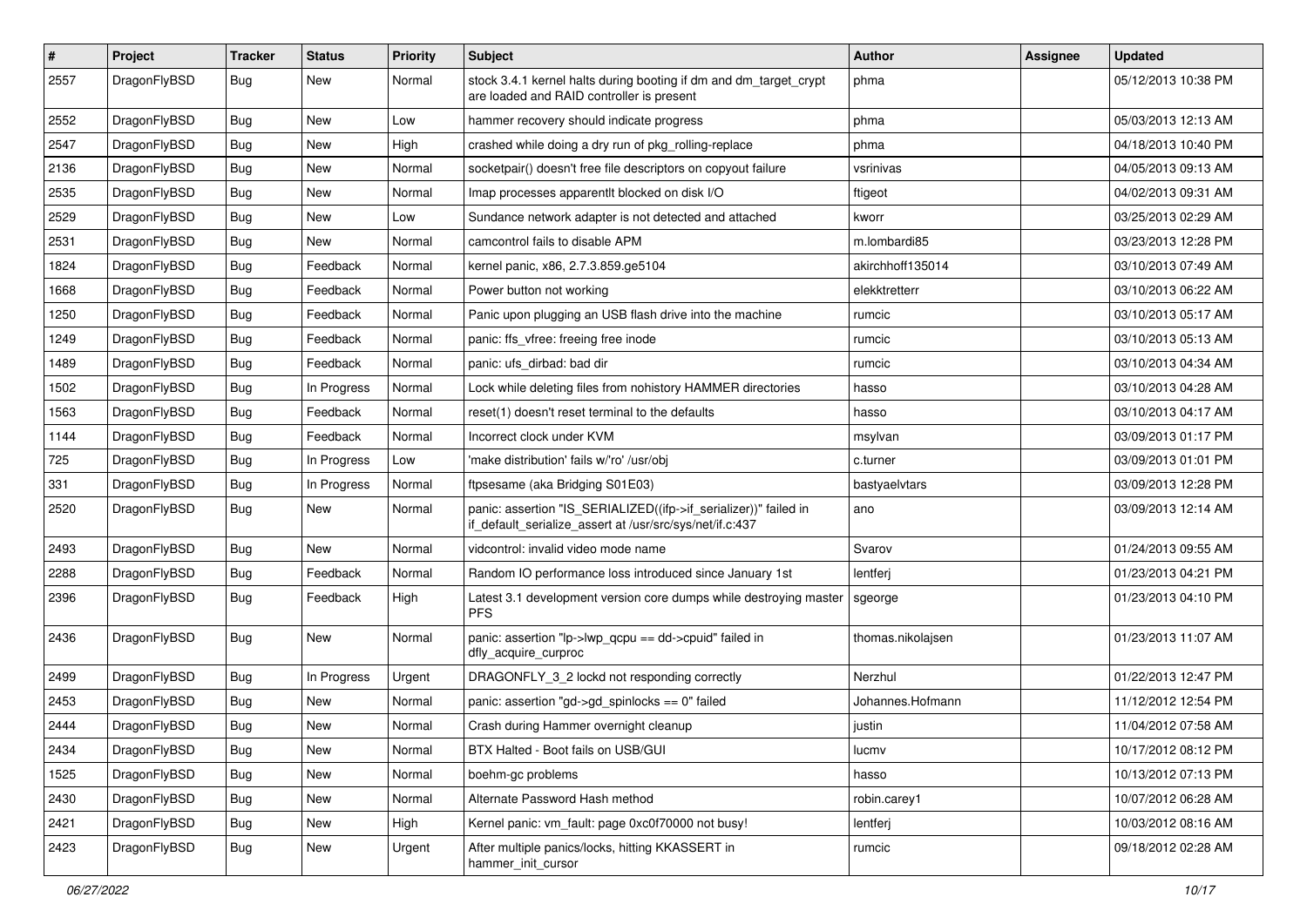| $\vert$ # | <b>Project</b> | <b>Tracker</b> | <b>Status</b> | <b>Priority</b> | <b>Subject</b>                                                                               | <b>Author</b>     | <b>Assignee</b> | <b>Updated</b>      |
|-----------|----------------|----------------|---------------|-----------------|----------------------------------------------------------------------------------------------|-------------------|-----------------|---------------------|
| 2182      | DragonFlyBSD   | Bug            | <b>New</b>    | Normal          | if msk PHY FIFO underrun/overflow                                                            | nonsolosoft       |                 | 09/03/2012 06:39 AM |
| 2296      | DragonFlyBSD   | <b>Bug</b>     | In Progress   | High            | panic: assertion "m->wire count > 0" failed                                                  | thomas.nikolajsen |                 | 08/30/2012 06:09 AM |
| 2412      | DragonFlyBSD   | <b>Bug</b>     | <b>New</b>    | Normal          | wlan0 fails to get address via dhclient                                                      | nonsolosoft       |                 | 08/30/2012 05:55 AM |
| 2403      | DragonFlyBSD   | Bug            | <b>New</b>    | Low             | newfs -E doesn't handle /dev/serno device names properly                                     | ftigeot           |                 | 08/17/2012 05:07 AM |
| 2369      | DragonFlyBSD   | Bug            | <b>New</b>    | Normal          | panic: Bad link elm 0xffffffe07edf6068 next->prev != elm                                     | jaydg             |                 | 08/15/2012 03:04 AM |
| 2347      | DragonFlyBSD   | <b>Bug</b>     | Feedback      | High            | Hammer PFSes destroy does not give back full space allocated to<br><b>PFS</b>                | sgeorge           |                 | 07/19/2012 01:11 AM |
| 2084      | DragonFlyBSD   | Bug            | <b>New</b>    | Normal          | DFBSD v2.11.0.242.g4d317 - panic: zone: entry not free                                       | tuxillo           |                 | 07/03/2012 01:23 AM |
| 2389      | DragonFlyBSD   | <b>Bug</b>     | <b>New</b>    | Normal          | computer crashed while listing processes                                                     | phma              |                 | 06/18/2012 02:49 PM |
| 2387      | DragonFlyBSD   | <b>Bug</b>     | New           | Normal          | hammer ignores -t during dedup                                                               | phma              |                 | 06/17/2012 12:30 PM |
| 2371      | DragonFlyBSD   | Bug            | <b>New</b>    | Normal          | Timezone problem with America/Sao_Paulo                                                      | raitech           |                 | 05/17/2012 01:42 PM |
| 2061      | DragonFlyBSD   | Bug            | <b>New</b>    | Normal          | USB keyboard boot panic                                                                      | sjg               |                 | 05/04/2012 12:20 AM |
| 2316      | DragonFlyBSD   | <b>Bug</b>     | New           | Normal          | Ungraceful invalid password handling for adding a new user in the<br>installer               | rune              |                 | 04/27/2012 11:23 PM |
| 2351      | DragonFlyBSD   | Bug            | In Progress   | Normal          | DFBSD v3.1.0.579.g44ccf - Stuck during startup, random freezes                               | tuxillo           |                 | 04/24/2012 08:21 AM |
| 2345      | DragonFlyBSD   | Bug            | In Progress   | Normal          | DFBSD v3.1.0.457.gd679f - NFS panic on diskless station                                      | tuxillo           |                 | 04/07/2012 05:22 PM |
| 2090      | DragonFlyBSD   | <b>Bug</b>     | Feedback      | Normal          | snd_hda does not support headphone automute                                                  | justin            |                 | 03/29/2012 08:03 PM |
| 2331      | DragonFlyBSD   | Bug            | New           | Normal          | reading mouse mode from unopen file descriptor hangs mouse<br>driver                         | phma              |                 | 03/14/2012 09:43 AM |
| 2324      | DragonFlyBSD   | <b>Bug</b>     | <b>New</b>    | Normal          | natacotrol support > 2TB not working even after the ftigeot patch                            | zenny             |                 | 03/03/2012 01:00 AM |
| 1669      | DragonFlyBSD   | Bug            | In Progress   | Normal          | Drive wont open using button                                                                 | elekktretterr     |                 | 02/29/2012 12:05 PM |
| 1860      | DragonFlyBSD   | <b>Bug</b>     | Feedback      | Normal          | Panic while creating UFS fs on vn(4) for initrd                                              | matthias          |                 | 02/29/2012 07:16 AM |
| 2081      | DragonFlyBSD   | <b>Bug</b>     | Feedback      | Normal          | Panic on device "detach" / "failure"                                                         | vsrinivas         |                 | 02/29/2012 07:11 AM |
| 2319      | DragonFlyBSD   | <b>Bug</b>     | <b>New</b>    | Normal          | crypt/passwd forward compat                                                                  | c.turner1         |                 | 02/28/2012 12:39 PM |
| 2311      | DragonFlyBSD   | Bug            | <b>New</b>    | Normal          | Xorg crash having something to do with drm                                                   | phma              |                 | 02/22/2012 09:59 AM |
| 2297      | DragonFlyBSD   | <b>Bug</b>     | New           | Normal          | strange NFS (client) error messages / problems                                               | Anonymous         |                 | 02/19/2012 02:59 PM |
| 2308      | DragonFlyBSD   | Bug            | <b>New</b>    | Normal          | System freeze when unloading snd_hda                                                         | jaydg             |                 | 02/19/2012 07:15 AM |
| 2306      | DragonFlyBSD   | <b>Bug</b>     | <b>New</b>    | Normal          | a crash starts the kernel debugger in text mode, but just reboots in X                       | phma              |                 | 02/11/2012 08:02 PM |
| 2292      | DragonFlyBSD   | Bug            | <b>New</b>    | Normal          | re interface with jumbo frames (mtu larger than 1500) hangs after<br>some traffic            | Anonymous         |                 | 01/31/2012 12:11 AM |
| 2283      | DragonFlyBSD   | <b>Bug</b>     | <b>New</b>    | Normal          | DFBSD DragonFly v2.13.0.957.g4f459 - pmap_release: page<br>should already be gone 0xc27120bc | tuxillo           |                 | 01/23/2012 03:03 AM |
| 2141      | DragonFlyBSD   | Bug            | <b>New</b>    | Urgent          | loader and/or documentation broken                                                           | sjg               |                 | 01/20/2012 10:51 AM |
| 2282      | DragonFlyBSD   | Bug            | In Progress   | Normal          | gdb segfaults with certain corefiles                                                         | tuxillo           |                 | 01/18/2012 04:40 PM |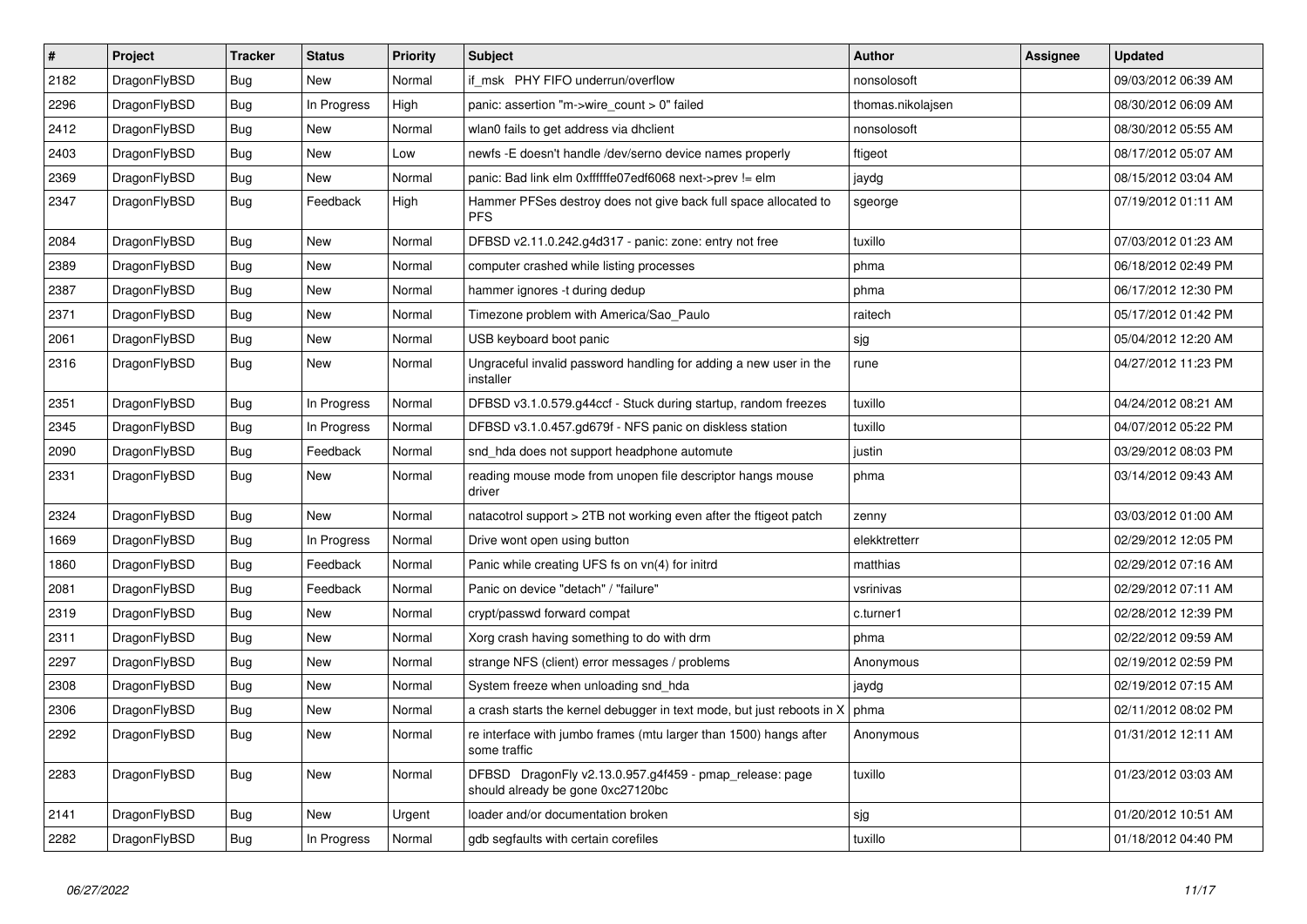| $\pmb{\#}$ | Project      | <b>Tracker</b> | <b>Status</b> | <b>Priority</b> | Subject                                                                                                    | <b>Author</b> | Assignee | <b>Updated</b>      |
|------------|--------------|----------------|---------------|-----------------|------------------------------------------------------------------------------------------------------------|---------------|----------|---------------------|
| 2254       | DragonFlyBSD | Bug            | New           | Normal          | panic: assertion "ref < &td->td_toks_end" failed in lwkt_gettoken at<br>/usr/src/sys/kern/lwkt_token.c:588 | eocallaghan   |          | 12/05/2011 10:21 PM |
| 2167       | DragonFlyBSD | <b>Bug</b>     | New           | Normal          | shutdown/reboot fails after uptime msg                                                                     | marino        |          | 11/28/2011 03:01 AM |
| 2248       | DragonFlyBSD | Bug            | <b>New</b>    | Normal          | sysctl panic                                                                                               | pavalos       |          | 11/23/2011 06:23 PM |
| 2245       | DragonFlyBSD | <b>Bug</b>     | New           | Normal          | panic: assertion "ref < &td->td_toks_end" failed in lwkt_gettoken at<br>/usr/src/sys/kern/lwkt_token.c:588 | juanfra684    |          | 11/22/2011 07:41 PM |
| 2224       | DragonFlyBSD | Bug            | <b>New</b>    | Normal          | v2.13.0.291.gaa7ec - Panic on fq while installing world                                                    | tuxillo       |          | 11/18/2011 01:40 AM |
| 2210       | DragonFlyBSD | Bug            | New           | Normal          | Bugtracker cannot assign default project for new users                                                     | ahuete.devel  |          | 11/17/2011 11:30 AM |
| 2199       | DragonFlyBSD | Bug            | <b>New</b>    | Normal          | screen segfaults if utmpx isn't present                                                                    | pavalos       |          | 11/15/2011 10:52 PM |
| 2098       | DragonFlyBSD | Submit         | New           | Normal          | [PATCH] correct ath man page example<br>(/usr/src/share/man/man4/ath.4)                                    | nobody        |          | 11/15/2011 12:27 AM |
| 2171       | DragonFlyBSD | Bug            | New           | Normal          | DFBSD v2.13.0.151.gdc8442 - panic: assertion "(*ptep &<br>$(PG_MANAGED PG_V)$ == PG_V"                     | tuxillo       |          | 11/04/2011 05:06 PM |
| 2045       | DragonFlyBSD | <b>Bug</b>     | New           | Normal          | ral(4): Fatal trap 12: page fault while in kernel mode (two panics)                                        | herrgard      |          | 11/03/2011 05:34 PM |
| 2166       | DragonFlyBSD | Bug            | New           | Normal          | DFBSD v2.13.0.109.g05b9d - Strange lockups                                                                 | tuxillo       |          | 10/29/2011 11:20 AM |
| 2161       | DragonFlyBSD | Bug            | New           | Normal          | Outdated xorg.conf file gets installed into etc and screws up mouse                                        | eocallaghan   |          | 10/27/2011 01:51 PM |
| 2164       | DragonFlyBSD | Bug            | <b>New</b>    | Normal          | panic on reboot from usb.                                                                                  | eocallaghan   |          | 10/27/2011 09:29 AM |
| 2158       | DragonFlyBSD | Bug            | <b>New</b>    | Normal          | iwn panics with assertion on boot.                                                                         | eocallaghan   |          | 10/24/2011 04:13 PM |
| 2154       | DragonFlyBSD | Bug            | New           | Normal          | vkernel copyout() doesn't return EFAULT on error                                                           | vsrinivas     |          | 10/20/2011 03:53 AM |
| 2153       | DragonFlyBSD | Bug            | New           | Normal          | Too many unuseful warnings at boot                                                                         | juanfra684    |          | 10/18/2011 10:16 PM |
| 2140       | DragonFlyBSD | Bug            | New           | High            | hammer io delallocate panic with 'duplicate entry' message                                                 | ttw           |          | 10/07/2011 12:22 PM |
| 2138       | DragonFlyBSD | Bug            | <b>New</b>    | Normal          | > 100% CPU usage                                                                                           | robin.carey1  |          | 09/26/2011 12:20 PM |
| 2129       | DragonFlyBSD | Bug            | New           | Normal          | DFBSD v2.11.0.661.gf9438 i386 - panic: lockmgr thrd_sleep                                                  | tuxillo       |          | 09/05/2011 09:49 AM |
| 2124       | DragonFlyBSD | Bug            | <b>New</b>    | Normal          | getty repeating too quickly on port /dev/ttyv0                                                             | sgeorge.ml    |          | 09/01/2011 04:28 AM |
| 2125       | DragonFlyBSD | Bug            | New           | Normal          | Weird garbage in dmesg                                                                                     | herrgard      |          | 08/30/2011 08:04 PM |
| 2123       | DragonFlyBSD | <b>Bug</b>     | <b>New</b>    | Normal          | hammer is losing files                                                                                     | schmir        |          | 08/30/2011 07:56 PM |
| 2115       | DragonFlyBSD | Bug            | New           | Normal          | [msk] system freeze after receive some paquet                                                              | bsdsx         |          | 08/22/2011 10:22 AM |
| 2117       | DragonFlyBSD | Bug            | New           | High            | ACPI and/or bce(4) problem with 2.11.0.673.g0d557 on HP DL380<br>G <sub>6</sub>                            | pauska        |          | 08/22/2011 10:15 AM |
| 2107       | DragonFlyBSD | Bug            | New           | Normal          | 2.10.1 sata dvd drive issue                                                                                | ausppc        |          | 07/31/2011 08:41 PM |
| 2104       | DragonFlyBSD | Bug            | New           | Normal          | network configuration seg. fault on install CD                                                             | navratil      |          | 07/26/2011 07:55 AM |
| 2099       | DragonFlyBSD | <b>Bug</b>     | New           | Normal          | page fault panic in vm system                                                                              | pavalos       |          | 07/10/2011 08:51 AM |
| 1867       | DragonFlyBSD | Bug            | New           | Normal          | it(4) motherboard and fan problems                                                                         | tuxillo       |          | 07/08/2011 10:48 AM |
| 2095       | DragonFlyBSD | <b>Bug</b>     | New           | Low             | Running installer post-install: Unsupported DFUI transport "                                               | greenrd       |          | 06/26/2011 09:20 AM |
| 2094       | DragonFlyBSD | Bug            | New           | Normal          | Segfault when gdb printing backtrace from core dump                                                        | greenrd       |          | 06/25/2011 04:14 PM |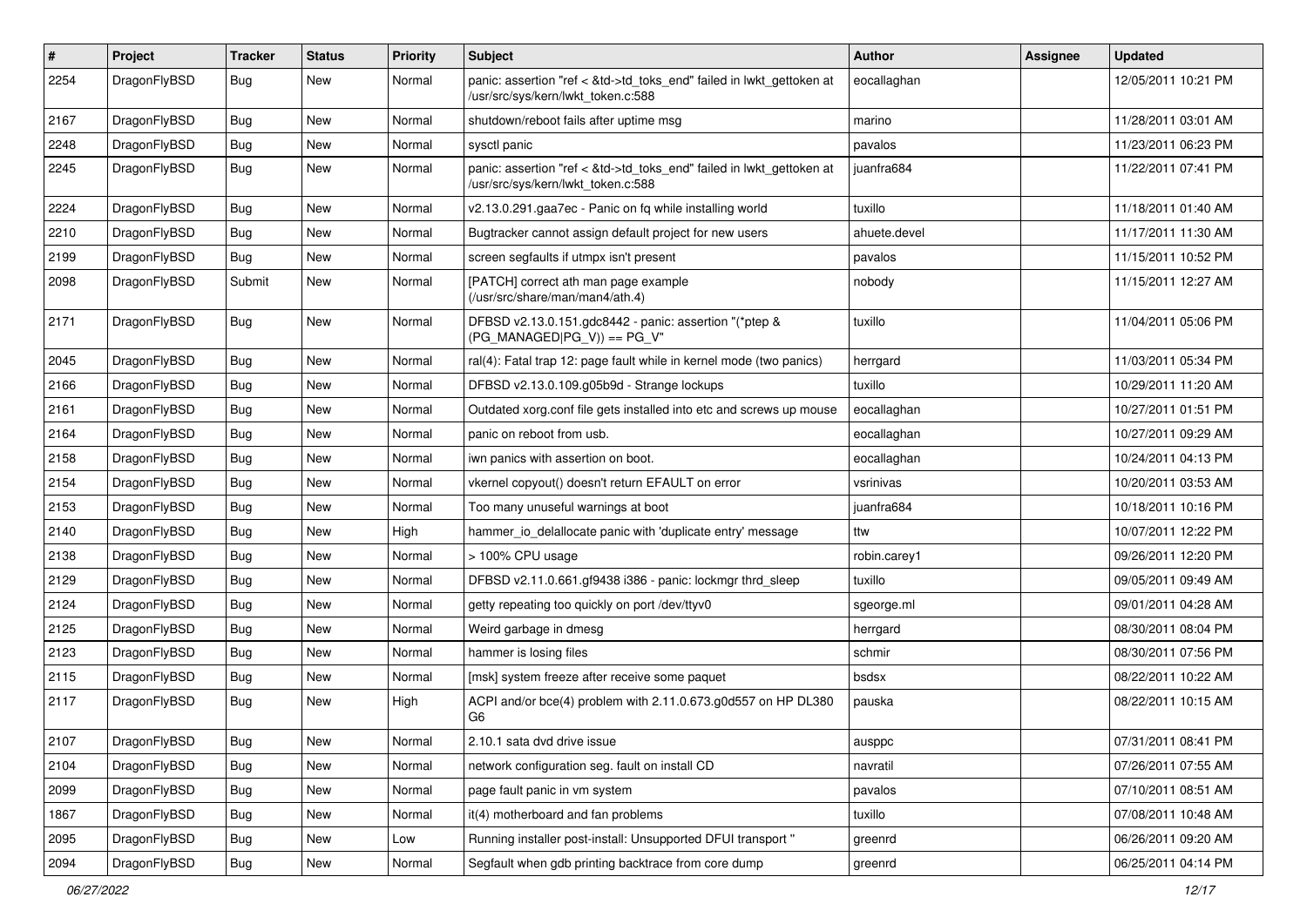| $\sharp$ | Project      | <b>Tracker</b> | <b>Status</b> | <b>Priority</b> | Subject                                                                                       | <b>Author</b>      | Assignee | <b>Updated</b>      |
|----------|--------------|----------------|---------------|-----------------|-----------------------------------------------------------------------------------------------|--------------------|----------|---------------------|
| 2071     | DragonFlyBSD | <b>Bug</b>     | New           | High            | Panic on assertion: $(int)(flag->seq - seq) > 0$ in hammer flusher flush<br>after inode error | vsrinivas          |          | 06/12/2011 07:59 AM |
| 2085     | DragonFlyBSD | Bug            | New           | Normal          | panic: assertion: (m->flags & PG_MAPPED) == 0 in<br>vm_page_free_toq                          | vsrinivas          |          | 06/10/2011 07:48 AM |
| 2080     | DragonFlyBSD | Bug            | <b>New</b>    | Normal          | panic: lockmgr thrd sleep: called from interrupt, ipi, or hard code<br>section                | rumcic             |          | 05/30/2011 05:06 PM |
| 2082     | DragonFlyBSD | Bug            | <b>New</b>    | Normal          | dfbsd 2.10.1 amd64 - mc port build error with 'bmake bin-install'                             | sun-doctor         |          | 05/25/2011 07:18 PM |
| 2078     | DragonFlyBSD | Bug            | <b>New</b>    | Normal          | DFBSD i386 v2.11.0.201.g3ed2f - Panic during installworld into a<br>vn0 device                | tuxillo            |          | 05/19/2011 07:50 PM |
| 2077     | DragonFlyBSD | Bug            | New           | Normal          | USB devices conflicting                                                                       | srussell           |          | 05/17/2011 05:12 PM |
| 2072     | DragonFlyBSD | <b>Bug</b>     | New           | Normal          | Fatal trap 12: stopped at lwkt_send_ipiq3                                                     | rumcic             |          | 05/17/2011 04:12 AM |
| 2075     | DragonFlyBSD | <b>Bug</b>     | New           | Normal          | pflogd on x86_64                                                                              | fanch              |          | 05/16/2011 04:04 PM |
| 1874     | DragonFlyBSD | <b>Bug</b>     | New           | Normal          | mpd listening on all IPs, accepting only on one                                               | rumcic             |          | 05/08/2011 01:01 PM |
| 2052     | DragonFlyBSD | <b>Bug</b>     | <b>New</b>    | Normal          | Kernel panic: CPU APIC ID out of range                                                        | Anonymous          |          | 05/02/2011 11:06 AM |
| 2055     | DragonFlyBSD | Bug            | <b>New</b>    | Normal          | $ssh + IPV6 + bridge \Rightarrow$ connection freezes                                          | steve              |          | 04/24/2011 07:13 PM |
| 2051     | DragonFlyBSD | <b>Bug</b>     | New           | Normal          | No ipv6 lan route entry created on 2.10                                                       | ftigeot            |          | 04/21/2011 10:37 AM |
| 2048     | DragonFlyBSD | <b>Bug</b>     | New           | Normal          | panic: ffs_sync: rofs mod                                                                     | pavalos            |          | 04/12/2011 05:45 AM |
| 1984     | DragonFlyBSD | Bug            | <b>New</b>    | Normal          | hammer mount fails after crash - HAMMER: FIFO record bad head<br>signature                    | thomas.nikolaisen  |          | 03/08/2011 06:57 PM |
| 2004     | DragonFlyBSD | Bug            | <b>New</b>    | Normal          | LWKT_WAIT_IPIQ panic                                                                          | steve              |          | 03/08/2011 05:46 PM |
| 2008     | DragonFlyBSD | <b>Bug</b>     | New           | Normal          | lwkt_setcpu_remote: td->td_flags 00800621 console flood                                       | pavalos            |          | 03/06/2011 09:37 PM |
| 2020     | DragonFlyBSD | <b>Bug</b>     | New           | Low             | Port brcm80211 driver from Linux to DragonFly BSD                                             | studer             |          | 03/05/2011 10:54 PM |
| 1990     | DragonFlyBSD | Bug            | <b>New</b>    | Normal          | /mnt too large to mount                                                                       | peur.neu           |          | 02/16/2011 11:24 PM |
| 1873     | DragonFlyBSD | <b>Bug</b>     | <b>New</b>    | Normal          | Panic upon usb mouse detach and reattaching                                                   | rumcic             |          | 02/01/2011 09:53 AM |
| 1949     | DragonFlyBSD | <b>Bug</b>     | New           | Normal          | iwn panic                                                                                     | pavalos            |          | 01/30/2011 03:21 AM |
| 1961     | DragonFlyBSD | <b>Bug</b>     | <b>New</b>    | Normal          | Can't create dump from DDB                                                                    | shamaz             |          | 01/29/2011 09:02 PM |
| 1884     | DragonFlyBSD | <b>Bug</b>     | New           | Normal          | System completely freezes while listening music (devbuf: malloc<br>limit exceeded)            | shamaz             |          | 01/24/2011 05:00 PM |
| 1959     | DragonFlyBSD | <b>Bug</b>     | New           | Normal          | DFBSD v2.9.1.422.gc98f2 - Panic during boot - IPv6 and PF                                     | tuxillo            |          | 01/13/2011 03:37 AM |
| 1951     | DragonFlyBSD | Bug            | <b>New</b>    | Normal          | dma timeouts at phyaddr on a good hdd                                                         | peur.neu           |          | 01/04/2011 07:12 AM |
| 1944     | DragonFlyBSD | Bug            | New           | Normal          | panic: backing_object 0xdea7b258 was somehow re-referenced<br>during collapse!                | sepherosa          |          | 12/27/2010 02:06 AM |
| 1943     | DragonFlyBSD | <b>Bug</b>     | <b>New</b>    | Normal          | hammer assertion panic                                                                        | peter              |          | 12/27/2010 12:45 AM |
| 1941     | DragonFlyBSD | <b>Bug</b>     | <b>New</b>    | Normal          | wlan config crash                                                                             | abandon.every.hope |          | 12/24/2010 07:54 PM |
| 599      | DragonFlyBSD | <b>Bug</b>     | New           | Urgent          | 1.9.0 reproducable panic                                                                      | pavalos            |          | 12/22/2010 01:08 AM |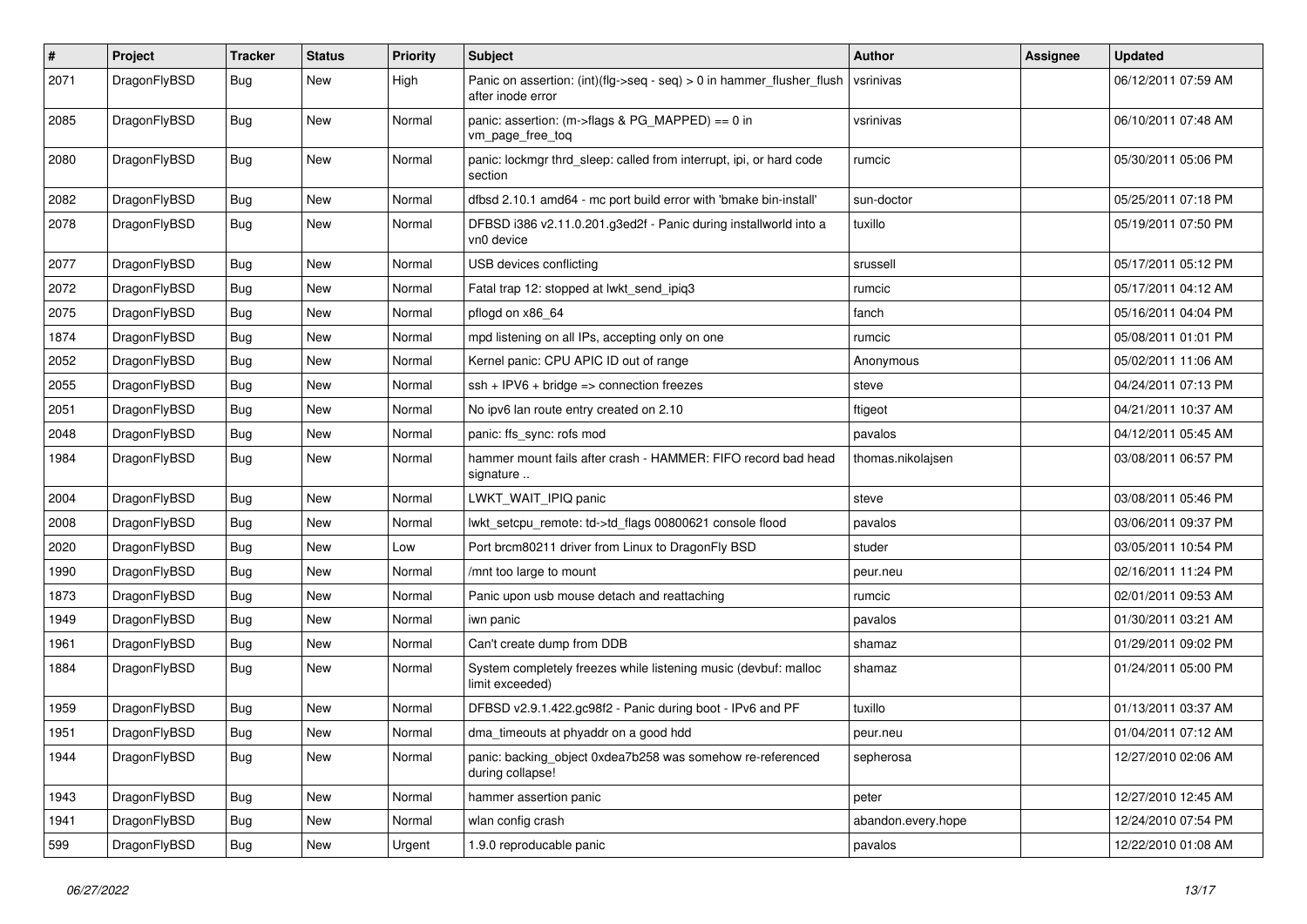| $\vert$ # | Project      | <b>Tracker</b> | <b>Status</b> | <b>Priority</b> | Subject                                                                                                                                                                                           | <b>Author</b> | <b>Assignee</b> | <b>Updated</b>      |
|-----------|--------------|----------------|---------------|-----------------|---------------------------------------------------------------------------------------------------------------------------------------------------------------------------------------------------|---------------|-----------------|---------------------|
| 1939      | DragonFlyBSD | <b>Bug</b>     | New           | Normal          | Panic on nightly build and stress test box                                                                                                                                                        | lentferj      |                 | 12/18/2010 08:41 AM |
| 1935      | DragonFlyBSD | Bug            | <b>New</b>    | Normal          | mouse does not work after switching between x and console                                                                                                                                         | shamaz        |                 | 12/13/2010 10:06 AM |
| 1463      | DragonFlyBSD | <b>Bug</b>     | New           | Normal          | Mountroot before drives are initialized                                                                                                                                                           | elekktretterr |                 | 12/07/2010 01:30 PM |
| 1923      | DragonFlyBSD | <b>Bug</b>     | New           | Normal          | Abysmal NFS performance with IPv6                                                                                                                                                                 | ftigeot       |                 | 12/05/2010 09:34 PM |
| 1917      | DragonFlyBSD | Bug            | <b>New</b>    | Normal          | panic: assertion: (RB_EMPTY(&ip->rec_tree) && (ip->flags &<br>HAMMER_INODE_XDIRTY) == 0)    (!RB_EMPTY(&ip->rec_tree)<br>&& (ip->flags & HAMMER_INODE_XDIRTY) != 0) in<br>hammer_flush_inode_done | qhwt.dfly     |                 | 11/24/2010 03:23 AM |
| 1920      | DragonFlyBSD | Bug            | <b>New</b>    | High            | system hangs                                                                                                                                                                                      | zhtw          |                 | 11/22/2010 08:59 AM |
| 1916      | DragonFlyBSD | <b>Bug</b>     | New           | Normal          | Constant crashes on x86_64 with UFS                                                                                                                                                               | lentferj      |                 | 11/21/2010 07:40 PM |
| 1913      | DragonFlyBSD | Bug            | New           | Normal          | panic: assertion: ip->flush_state != HAMMER_FST_FLUSH in<br>hammer_flush_inode_core                                                                                                               | swildner      |                 | 11/20/2010 05:27 PM |
| 1907      | DragonFlyBSD | Bug            | <b>New</b>    | Normal          | Hammer crash in hammer_flusher_flush()                                                                                                                                                            | swildner      |                 | 11/11/2010 05:07 AM |
| 1882      | DragonFlyBSD | Bug            | <b>New</b>    | Low             | Idea for handling new USB vendor/device codes                                                                                                                                                     | bmk           |                 | 10/20/2010 12:15 PM |
| 1786      | DragonFlyBSD | Bug            | New           | Normal          | Calling NULL function pointer initiates panic loop                                                                                                                                                | sjg           |                 | 10/11/2010 05:28 PM |
| 1861      | DragonFlyBSD | Bug            | New           | Normal          | panic via kprintf (lockmgr called in a hard section)                                                                                                                                              | vsrinivas     |                 | 10/11/2010 12:56 AM |
| 2353      | DragonFlyBSD | Bug            | In Progress   | Normal          | panic: assertion "gd->gd spinlocks $wr == 0$ " failed in<br>bsd4_schedulerclock                                                                                                                   | jaydg         | alexh           | 11/28/2012 01:57 AM |
| 2100      | DragonFlyBSD | Bug            | Feedback      | Normal          | devfs related panic                                                                                                                                                                               | sepherosa     | alexh           | 07/10/2011 02:29 PM |
| 1538      | DragonFlyBSD | Bug            | New           | Low             | mountroot should probe file systems                                                                                                                                                               | corecode      | alexh           | 11/24/2010 06:35 PM |
| 1430      | DragonFlyBSD | Bug            | New           | Normal          | Buggy $w(1)$ ?                                                                                                                                                                                    | hasso         | alexh           | 11/24/2010 08:09 AM |
| 1127      | DragonFlyBSD | Bug            | Feedback      | Low             | cdrom drive not detected                                                                                                                                                                          | tgr           | corecode        | 01/15/2015 08:55 AM |
| 1831      | DragonFlyBSD | Bug            | Feedback      | High            | HAMMER "malloc limit exceeded" panic                                                                                                                                                              | eocallaghan   | dillon          | 06/04/2022 04:38 AM |
| 1411      | DragonFlyBSD | Bug            | Feedback      | Normal          | Burning doesn't work with ahci(4)                                                                                                                                                                 | hasso         | dillon          | 05/11/2021 04:00 AM |
| 3154      | DragonFlyBSD | Submit         | New           | Normal          | Update serial handling in bootloader                                                                                                                                                              | ddegroot      | dillon          | 11/06/2018 11:21 PM |
| 2819      | DragonFlyBSD | Bug            | In Progress   | Normal          | Random micro system freezes after a week of uptime                                                                                                                                                | ftigeot       | dillon          | 08/16/2015 08:46 PM |
| 2092      | DragonFlyBSD | Bug            | New           | Normal          | Panic: Bad link elm 0x next->prev != elm                                                                                                                                                          | masterblaster | dillon          | 12/04/2011 12:49 PM |
| 2037      | DragonFlyBSD | <b>Bug</b>     | Feedback      | Normal          | Panic Bad link elm while building packages                                                                                                                                                        | ftigeot       | dillon          | 04/21/2011 07:20 AM |
| 1593      | DragonFlyBSD | <b>Bug</b>     | Feedback      | Normal          | panic: assertion: ccb == ap->ap_err_ccb in ahci_put_err_ccb                                                                                                                                       | ftigeot       | ftigeot         | 05/15/2022 05:09 AM |
| 3031      | DragonFlyBSD | Submit         | In Progress   | Normal          | Update drm/radeon to Linux 4.7.10 as much as possible                                                                                                                                             | davshao       | ftigeot         | 08/19/2021 12:33 PM |
| 2870      | DragonFlyBSD | <b>Bug</b>     | New           | High            | Broken text and icons when glamor acceleration is used                                                                                                                                            | 375gnu        | ftigeot         | 01/31/2016 12:13 AM |
| 1964      | DragonFlyBSD | <b>Bug</b>     | New           | Normal          | iwn (panic assertion : wlan_assert_serialized)                                                                                                                                                    | sjmm.ptr      | josepht         | 02/01/2011 12:57 PM |
| 1946      | DragonFlyBSD | Bug            | New           | Normal          | ieee80211 panic                                                                                                                                                                                   | pavalos       | josepht         | 01/27/2011 06:00 PM |
| 385       | DragonFlyBSD | <b>Bug</b>     | Feedback      | Low             | Mail archive address removal                                                                                                                                                                      | justin        | justin          | 03/09/2013 11:24 AM |
| 1969      | DragonFlyBSD | Bug            | New           | Normal          | pf-related network problem                                                                                                                                                                        | pavalos       | lentferj        | 02/01/2011 06:57 PM |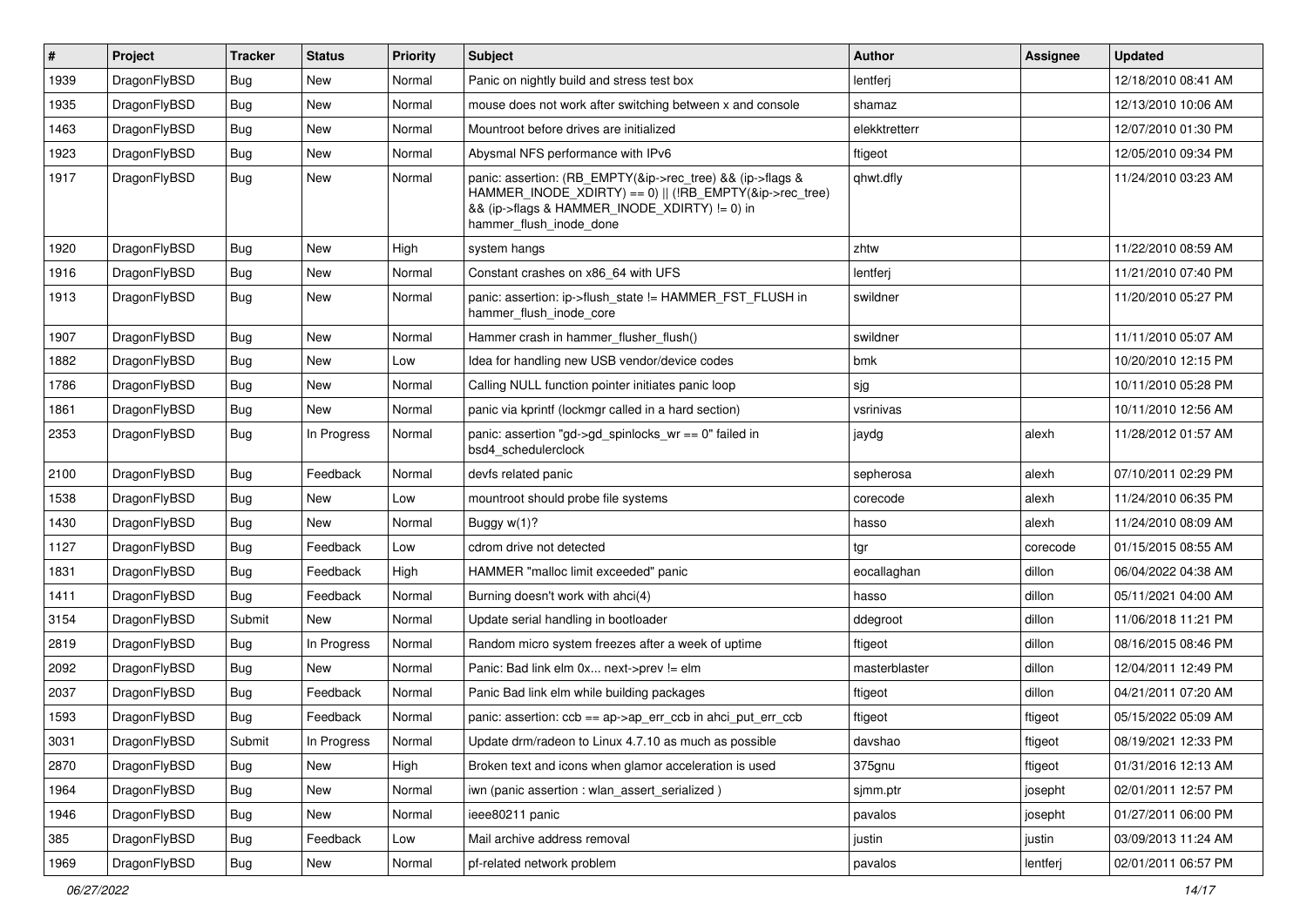| #    | Project      | <b>Tracker</b> | <b>Status</b> | <b>Priority</b> | Subject                                                                                                                                                  | <b>Author</b>    | Assignee  | <b>Updated</b>      |
|------|--------------|----------------|---------------|-----------------|----------------------------------------------------------------------------------------------------------------------------------------------------------|------------------|-----------|---------------------|
| 679  | DragonFlyBSD | <b>Bug</b>     | <b>New</b>    | Low             | Netgraph backward compatibility for old *LEN constants                                                                                                   | nant             | nant      | 02/18/2014 05:45 AM |
| 2549 | DragonFlyBSD | Bug            | In Progress   | Normal          | netgraph7: Kernel page fault.                                                                                                                            | russiane39       | nant      | 05/10/2013 11:20 PM |
| 2822 | DragonFlyBSD | Bug            | New           | Normal          | USB 3.0 stick throws "reading primary partition table: error<br>accessing offset 000[] for 152" error, while the stick works on any<br>other OS I tested | revuwa           | profmakx  | 06/29/2015 05:56 AM |
| 600  | DragonFlyBSD | Bug            | New           | Low             | /sys/libkern/karc4random                                                                                                                                 | robin carey5     | profmakx  | 01/19/2015 03:07 AM |
| 2746 | DragonFlyBSD | <b>Bug</b>     | New           | Normal          | some fraction of xterms started from the xmonad window manager<br>get killed with SIGALRM                                                                | isenmann         | profmakx  | 12/28/2014 02:51 AM |
| 168  | DragonFlyBSD | Bug            | In Progress   | Normal          | Livelocked limit engaged while trying to setup IPW wireless                                                                                              | mschacht         | sepherosa | 05/11/2021 04:05 AM |
| 2825 | DragonFlyBSD | Bug            | New           | High            | 3x dhclient = hanging system (objcache exhausted)                                                                                                        | jaccovonb        | sepherosa | 05/11/2021 03:55 AM |
| 1769 | DragonFlyBSD | <b>Bug</b>     | New           | Normal          | panic: assertion: _tp->tt_msg->tt_cpuid == mycpuid in<br>tcp callout active                                                                              | pavalos          | sjg       | 05/15/2022 11:07 AM |
| 1302 | DragonFlyBSD | Bug            | In Progress   | Normal          | Checkpoint regression?                                                                                                                                   | sjg              | sjg       | 07/10/2013 05:22 PM |
| 1532 | DragonFlyBSD | <b>Bug</b>     | New           | Low             | jemalloc doesn't work on DragonFly                                                                                                                       | hasso            | sjg       | 08/02/2011 01:14 AM |
| 2585 | DragonFlyBSD | <b>Bug</b>     | New           | Normal          | Dfly 3.4.3 on ESXi 5.1, HP Smart Array P410 passthrough<br>recognised, but not functioning                                                               | yggdrasil        | swildner  | 05/09/2022 08:14 AM |
| 1714 | DragonFlyBSD | Bug            | <b>New</b>    | Low             | hwpmc                                                                                                                                                    | alexh            | swildner  | 08/18/2012 02:03 PM |
| 341  | DragonFlyBSD | <b>Bug</b>     | New           | Normal          | Vinum erroneously repors devices as busy                                                                                                                 | corecode         | swildner  | 01/21/2012 04:50 AM |
| 2265 | DragonFlyBSD | <b>Bug</b>     | <b>New</b>    | Normal          | mbsrtowcs does not properly handle invalid mbstate t in ps                                                                                               | c.turner1        | swildner  | 01/10/2012 07:56 PM |
| 2252 | DragonFlyBSD | Bug            | New           | Low             | snd hda not useable if loaded via /boot/loader.conf                                                                                                      | xbit             | swildner  | 12/14/2011 12:23 AM |
| 742  | DragonFlyBSD | Bug            | In Progress   | Normal          | umount problems with multiple mounts                                                                                                                     | corecode         | tuxillo   | 06/25/2022 04:02 AM |
| 731  | DragonFlyBSD | Bug            | New           | Normal          | system freeze on "slice too large"                                                                                                                       | corecode         | tuxillo   | 06/25/2022 04:01 AM |
| 3318 | DragonFlyBSD | Bug            | In Progress   | Normal          | Segmenation fault when a process resumed with checkpt exits                                                                                              | zabolekar        | tuxillo   | 06/18/2022 08:24 AM |
| 1921 | DragonFlyBSD | Bug            | In Progress   | Normal          | we miss mlockall                                                                                                                                         | alexh            | tuxillo   | 06/18/2022 04:08 AM |
| 3160 | DragonFlyBSD | Submit         | In Progress   | Normal          | State the implementation difference in pkill/pgrep manual                                                                                                | sevan            | tuxillo   | 06/03/2022 05:15 PM |
| 3028 | DragonFlyBSD | Bug            | In Progress   | Normal          | installer: confusion of set/get disk encryption passphrase dialogs                                                                                       | liweitianux      | tuxillo   | 06/03/2022 05:13 PM |
| 1876 | DragonFlyBSD | Bug            | New           | Normal          | devfs in jail + logging out from console(ttyv1+) -> panic                                                                                                | qhwt.dfly        | tuxillo   | 05/31/2022 03:24 PM |
| 3314 | DragonFlyBSD | Bug            | New           | Normal          | Bring virtio console(4) from FreeBSD                                                                                                                     | tuxillo          | tuxillo   | 05/29/2022 08:24 AM |
| 1700 | DragonFlyBSD | Submit         | In Progress   | Normal          | skip boot2 menu on <enter></enter>                                                                                                                       | Johannes.Hofmann | tuxillo   | 05/15/2022 08:35 AM |
| 1397 | DragonFlyBSD | <b>Bug</b>     | Feedback      | Normal          | jobs -I output inconsistency when called from script                                                                                                     | Anonymous        | tuxillo   | 05/15/2022 05:07 AM |
| 1819 | DragonFlyBSD | <b>Bug</b>     | In Progress   | Low             | truss - Major revamping task list                                                                                                                        | tuxillo          | tuxillo   | 11/27/2021 08:45 AM |
| 3295 | DragonFlyBSD | <b>Bug</b>     | In Progress   | Normal          | Adapt devel/libvirt for nvmm                                                                                                                             | tuxillo          | tuxillo   | 11/03/2021 04:56 PM |
| 3145 | DragonFlyBSD | Submit         | In Progress   | Normal          | Update libelf to FreeBSD 12 current and build as base library usable<br>by ports                                                                         | davshao          | tuxillo   | 08/20/2021 03:58 PM |
| 2721 | DragonFlyBSD | Submit         | Feedback      | Low             | Some few zalloc calls to objcache ones replacements                                                                                                      | dclink           | tuxillo   | 05/11/2021 04:08 AM |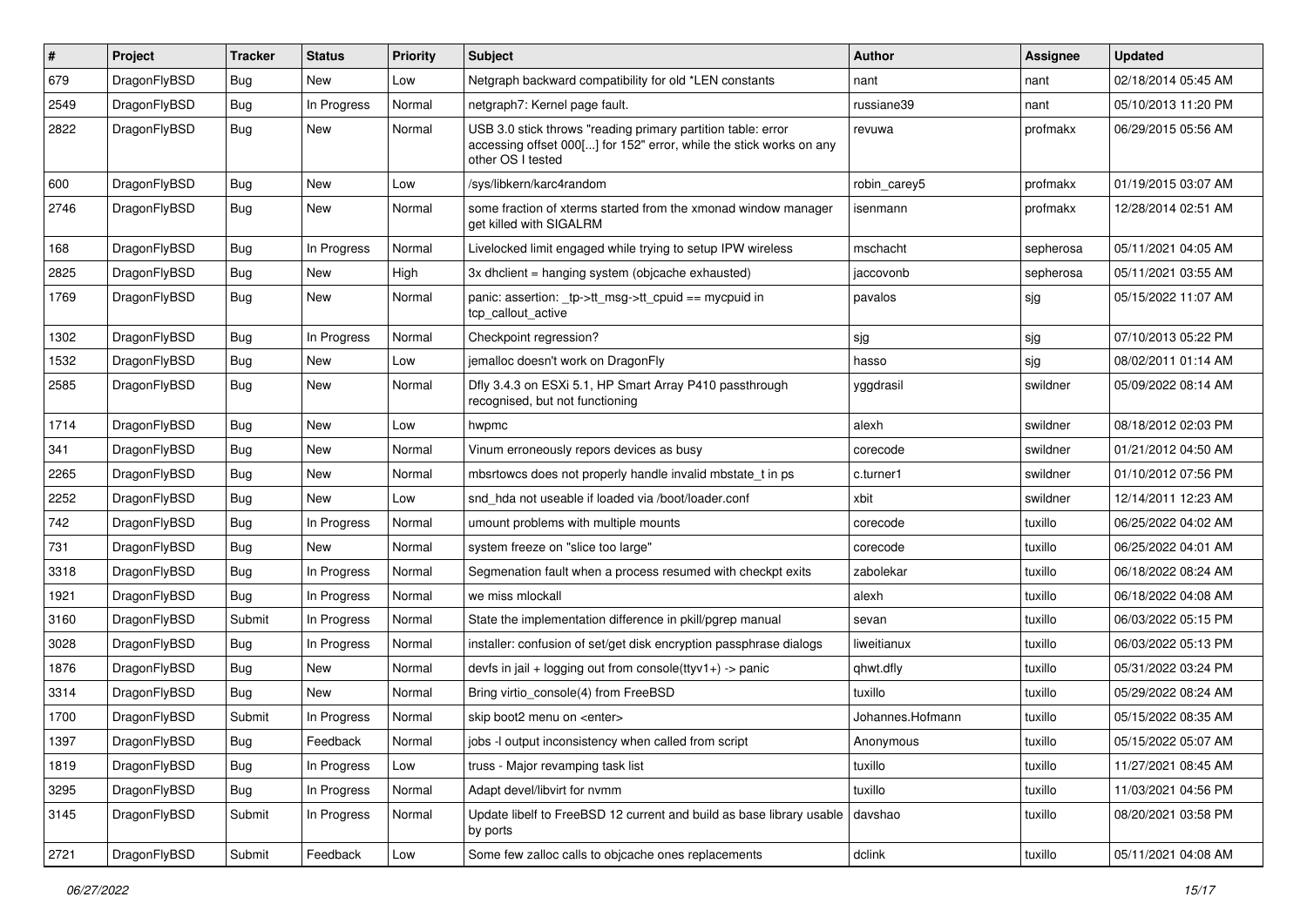| $\#$ | Project      | <b>Tracker</b> | <b>Status</b> | <b>Priority</b> | Subject                                                                                      | <b>Author</b>  | <b>Assignee</b> | <b>Updated</b>      |
|------|--------------|----------------|---------------|-----------------|----------------------------------------------------------------------------------------------|----------------|-----------------|---------------------|
| 2717 | DragonFlyBSD | Submit         | Feedback      | Normal          | Out of range numeric handling                                                                | dclink         | tuxillo         | 05/11/2021 04:08 AM |
| 1428 | DragonFlyBSD | Bug            | Feedback      | Low             | POSIX.1e implementation is too old                                                           | hasso          | tuxillo         | 05/11/2021 04:00 AM |
| 1293 | DragonFlyBSD | <b>Bug</b>     | New           | Normal          | 2.2.1-REL Installer Request                                                                  | mk             | tuxillo         | 05/11/2021 04:00 AM |
| 998  | DragonFlyBSD | Bug            | In Progress   | Normal          | Unconfiguring a vn while it is mounted                                                       | rumcic         | tuxillo         | 05/11/2021 04:00 AM |
| 1587 | DragonFlyBSD | <b>Bug</b>     | Feedback      | Normal          | can't gdb across fork                                                                        | corecode       | tuxillo         | 05/11/2021 03:54 AM |
| 1584 | DragonFlyBSD | <b>Bug</b>     | In Progress   | Normal          | can't use ssh from jail: debug1: read_passphrase: can't open<br>/dev/tty: Device busy        | corecode       | tuxillo         | 05/11/2021 03:53 AM |
| 1583 | DragonFlyBSD | Bug            | In Progress   | Normal          | panic: assertion: cursor->trans->sync_lock_refs > 0 in<br>hammer_recover_cursor              | corecode       | tuxillo         | 05/11/2021 03:53 AM |
| 1556 | DragonFlyBSD | Bug            | <b>New</b>    | Normal          | many processes stuck in "hmrrcm", system unusable                                            | corecode       | tuxillo         | 05/11/2021 03:52 AM |
| 1547 | DragonFlyBSD | Bug            | In Progress   | Normal          | disklabel64 automatic sizing                                                                 | corecode       | tuxillo         | 05/11/2021 03:52 AM |
| 1528 | DragonFlyBSD | <b>Bug</b>     | In Progress   | Normal          | ktrace does not show proper return values for pipe(2)                                        | corecode       | tuxillo         | 05/11/2021 03:52 AM |
| 1475 | DragonFlyBSD | Bug            | In Progress   | Normal          | kernel blocks with low memory and syscons setting a high res mode<br>/ scrollback            | corecode       | tuxillo         | 05/11/2021 03:52 AM |
| 1474 | DragonFlyBSD | <b>Bug</b>     | New           | Normal          | ithread 1 unexpectedly rescheduled                                                           | corecode       | tuxillo         | 05/11/2021 03:52 AM |
| 1469 | DragonFlyBSD | <b>Bug</b>     | In Progress   | Normal          | Hammer history security concern                                                              | corecode       | tuxillo         | 05/11/2021 03:52 AM |
| 1442 | DragonFlyBSD | <b>Bug</b>     | New           | Normal          | blocking SIGSEGV and triggering a segment violation produces an<br>all CPU consuming process | corecode       | tuxillo         | 05/11/2021 03:52 AM |
| 1440 | DragonFlyBSD | <b>Bug</b>     | New           | Normal          | ptrace/gdb doesn't work after process blocks SIGTRAP                                         | corecode       | tuxillo         | 05/11/2021 03:52 AM |
| 1287 | DragonFlyBSD | <b>Bug</b>     | Feedback      | Normal          | altq configuration doesn't work                                                              | corecode       | tuxillo         | 05/11/2021 03:51 AM |
| 1198 | DragonFlyBSD | Bug            | New           | High            | DDB loops panic in db_read_bytes                                                             | corecode       | tuxillo         | 05/11/2021 03:51 AM |
| 1030 | DragonFlyBSD | Bug            | In Progress   | Normal          | msdosfs umount panic                                                                         | corecode       | tuxillo         | 05/11/2021 03:51 AM |
| 911  | DragonFlyBSD | <b>Bug</b>     | Feedback      | Normal          | kldload/kernel linker can exceed malloc reserve and panic system                             | corecode       | tuxillo         | 05/11/2021 03:51 AM |
| 901  | DragonFlyBSD | Bug            | Feedback      | Normal          | route show needs to get data from all cpus                                                   | corecode       | tuxillo         | 05/11/2021 03:50 AM |
| 847  | DragonFlyBSD | <b>Bug</b>     | Feedback      | Normal          | processes getting stuck on mount point                                                       | corecode       | tuxillo         | 05/11/2021 03:50 AM |
| 781  | DragonFlyBSD | Bug            | In Progress   | Normal          | fdisk uses wrong geometry on usb flash drives                                                | corecode       | tuxillo         | 05/11/2021 03:50 AM |
| 2438 | DragonFlyBSD | Submit         | Feedback      | Normal          | <b>TRIM</b> fixes                                                                            | Anonymous      | tuxillo         | 05/11/2021 03:45 AM |
| 2358 | DragonFlyBSD | Bug            | In Progress   | Normal          | DFBSD v3.0.2.32.g928ca - panic: hammer: insufficient undo FIFO<br>space!                     | tuxillo        | tuxillo         | 05/10/2021 02:50 AM |
| 3205 | DragonFlyBSD | <b>Bug</b>     | Feedback      | High            | Go compiler net test failing                                                                 | t_dfbsd        | tuxillo         | 05/10/2021 02:45 AM |
| 1390 | DragonFlyBSD | Bug            | In Progress   | Normal          | Use id_t type for {get,set}priority()                                                        | Anonymous      | tuxillo         | 07/05/2019 02:18 AM |
| 2416 | DragonFlyBSD | <b>Bug</b>     | New           | Normal          | .' entry can be removed on mounted nfs filesystem                                            | ftigeot        | tuxillo         | 06/03/2014 04:40 AM |
| 1579 | DragonFlyBSD | <b>Bug</b>     | Feedback      | Normal          | dfly 2.4.1 does not like HP DL360G4p and Smart Array 6400 with<br>MSA20                      | tomaz.borstnar | tuxillo         | 06/02/2014 02:44 PM |
| 2496 | DragonFlyBSD | <b>Bug</b>     | New           | Normal          | NTFS malloc limit exceeded                                                                   | plasmob        | tuxillo         | 02/19/2013 08:47 AM |